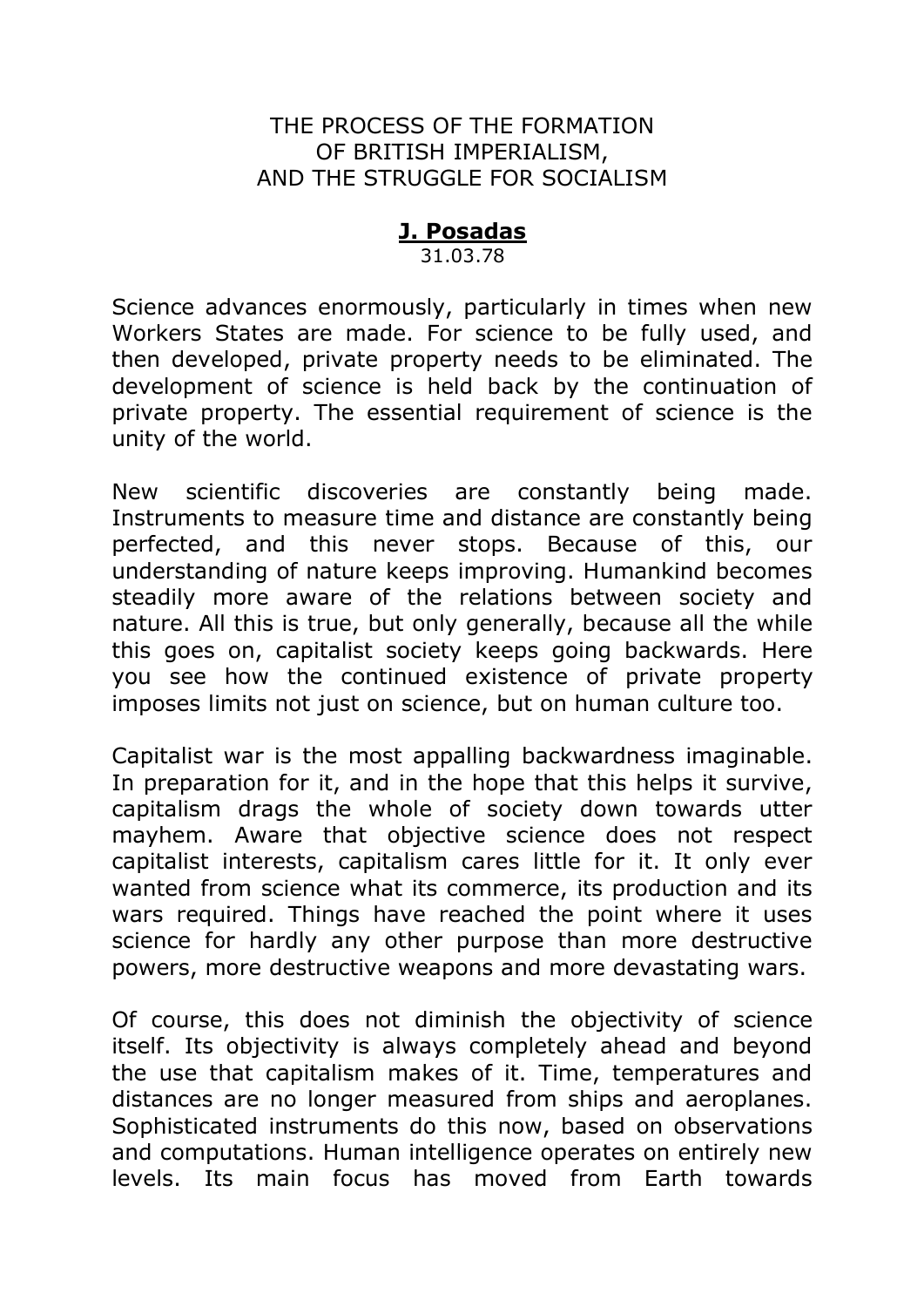everything that links the Earth to the other planets. Intelligence is in the grip of unprecedented curiosity. It knows not only that it is urgent to resolve the problems that we face here on Earth, but that there are wider solutions that are going to help us resolve the problems on Earth. Marxism has come on the scene of history. With Marxism, human confidence has not only risen, it has solidified. There is now a sense that the problems that we face on Earth form part of the need to communicate with the cosmos.

On the occasion of the  $60<sup>th</sup>$  Anniversary of the creation of the Soviet Union, a Soviet astronaut was interviewed in an amphitheatre in Greece. When a journalist asked the astronaut: "Do you think there is life on some other planets?" he answered: "No doubt about it. I believe there is life on many planets, and that on some, it is superior to us. We have still not been able to communicate with it." He spoke firmly and confidently, and when he had finished, a chant welled up from the 40,000 in the stalls: "Soviet Union! Soviet Union!"

## **The Workers State is the decisive path to social progress:**

The Workers State concentrates all the human knowledge of the past - from Gutenberg to Marx for instance. The bureaucracy cuts the development of the Workers State down to the minimum, but the Workers State remains the summary of all past achievements. The Workers State is the actual form that determines social progress and its development. When we speak of the enormous progress that the Soviet Union embodies, we refer to its regime of production, its regime of property and its property structures. In the Soviet Union, there is a great deficit in the social organisation of these structures, certainly; but this does not cancel the fact that the highest levels of human intelligence and knowledge are still contained in its regime of production and its property structures.

The contradiction between socialised production and private distribution can only be overcome by human intelligence taking charge of the economy and society. A social regime that manages this feat is a superior social regime. This is what the Soviet Union has done.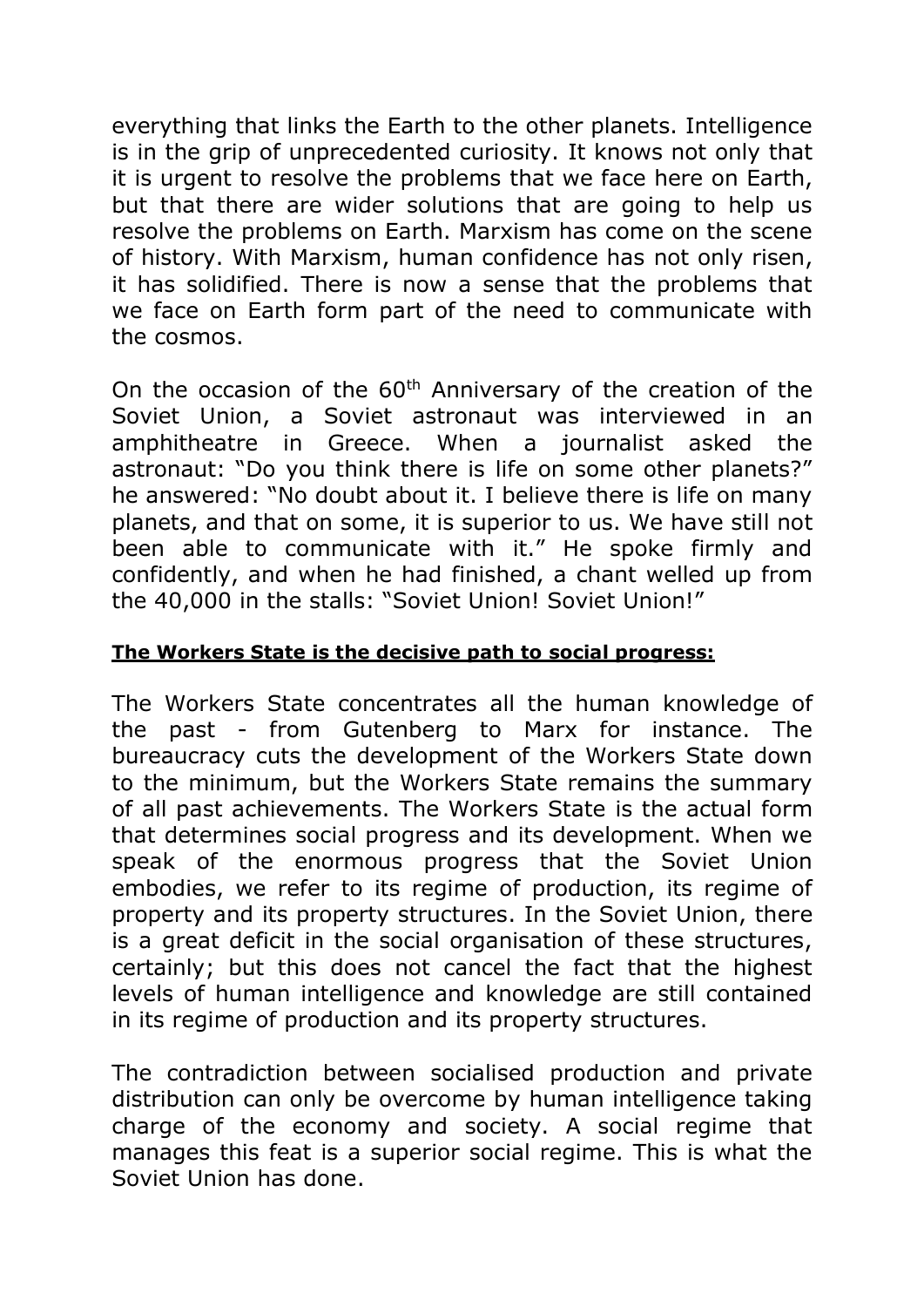No serious historic analysis can avoid comparing the miserly ability of capitalism with the immense potential of the Workers State. No historic balance can avoid comparing the repugnant stinginess of capitalism with the infinite capacity of the Workers State to integrate human progress.

Wherever the capitalist system presided over a degree of human progress - economic, scientific or military - its concern did not go beyond the private interest. It allowed advances to be made in relation to the Feudal regime, but serving only its class meant that it could go no further. This placed an irrevocable cap on the conditions, the possibilities and the need to amplify knowledge, economic, scientific, military, and above all cultural.

History shows how, along with the development of the economy, capitalist expansion has meant a constant process of wars. Capitalism expanded because its production regime represented a superior form of social organisation compared with Feudalism. This superiority allowed it to accumulate capital, but accumulation in one place meant competition and war elsewhere. War in capitalism became part of capital accumulation. Per force this made capitalism imperialist! For capitalism, war was always as important as the development of the economy, of technology and of science.

#### **Compare capitalism with the Workers State!**

The capitalist system passed from free trade and free competition to the concentration of property and the production of goods for capital accumulation. With the growing needs of expanding populations, it responded by combining private enterprises. This eventually led to the monopolies, trusts and multinationals that we know today.

The more advanced use of the 'socially necessary labour time' came with immense steps backwards in the human relations. This was made worse by the constant reliance of capitalism on the military, the latter being its essential tool of competition. The result was an even greater retreat in the human relations.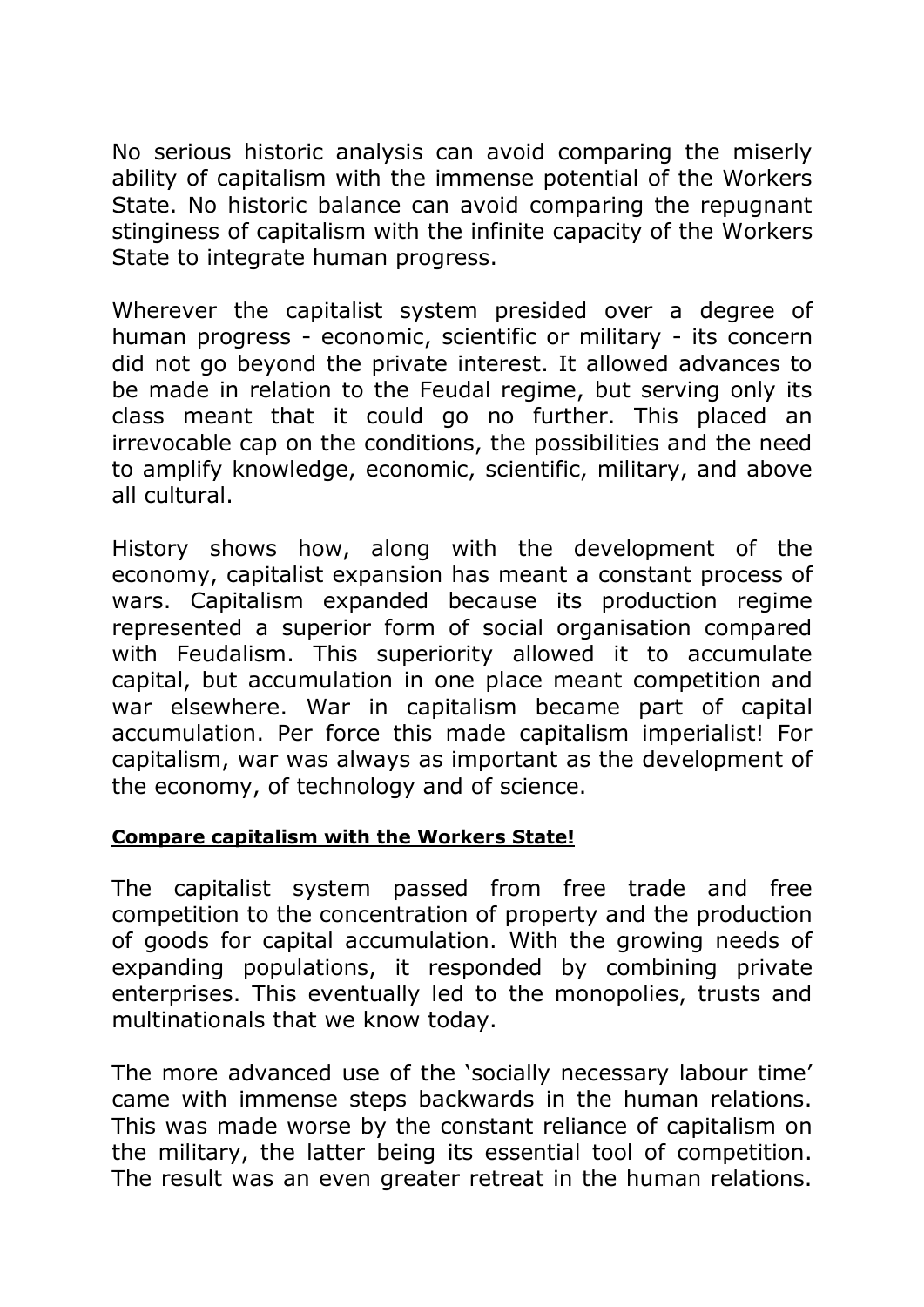Just compare this with the Workers State!

The Workers State of the Soviet Union, even at its worst under Stalin, developed audaciously in spite of almost no economic, military and material means. In the conditions that saw the birth of the Soviet Union, the material and economic resources had been destroyed. If the little that was left turned out to be enough, it is because it was made of human will, human grasp and the brilliant consciousness of the Bolshevik Party.

Upon this will, this grasp and this consciousness, the Soviet Workers State was made. It unified a great number of territories, and it did this without war. It settled the nomads scattered all over Northern Russia and Mongolia. It made one single country from areas where there had been countless dialects and ethnic groups. Note that this is typical of all the Workers States. Ethiopia and Korea did this in their times, rapidly and without war, from multitudes of tribes, often nomadic, that had been divided by immense racial and historic antagonisms.

We give importance to this history because it shows how humanity manages to progress. It shows how to make historic comparisons between the social regimes; between the Feudal regime and the capitalist for instance, and between the capitalist regime and the Workers state. With these analyses, we wish to demonstrate how human progress is made.

In capitalism – and in Feudal society before it – there were geniuses like Copernicus, Galileo, Giordano Bruno, Newton and others around and before them<sup>1</sup>. They developed science. They investigated astronomy. They studied the movements of Earth and Moon, and the relation between these and the Sun. Their

<sup>1</sup> Nicolaus Copernicus, 1473-1543, Period of the Renaissance. Born in Western Russia/Poland, scientist, scholar, mathematician, astronomer. Placed the Sun and not the Earth at the centre of our 'universe'. His name was banned by the Catholic Church after his death. Galileo Galilei, 1564-1642, Period of Renaissance. Born in Italy.

 $\overline{a}$ 

Astronomer, scientist, physicist, engineer, philosopher, mathematician. Tried by the inquisition. Found "vehemently suspect of heresy". Confirmed the centrality of the Sun. Forced to recant in 1615. Giordano Bruno, 1548-1600. Born in Italy. Period of the Renaissance. Philosopher, friar, mathematician, poet, cosmological theorist, famous for his logical thought. Confirmed the centrality of the Sun. Refused to recant. Burnt at the stake by the Catholic Church, with his tongue tied to stop him having a last word. Isaac Newton, 1642-1726. Born in England. Mathematician, astronomer, physician. Key figure in the scientific revolution of the epoch. Formulated the Laws of Motion and of Universal Gravitation.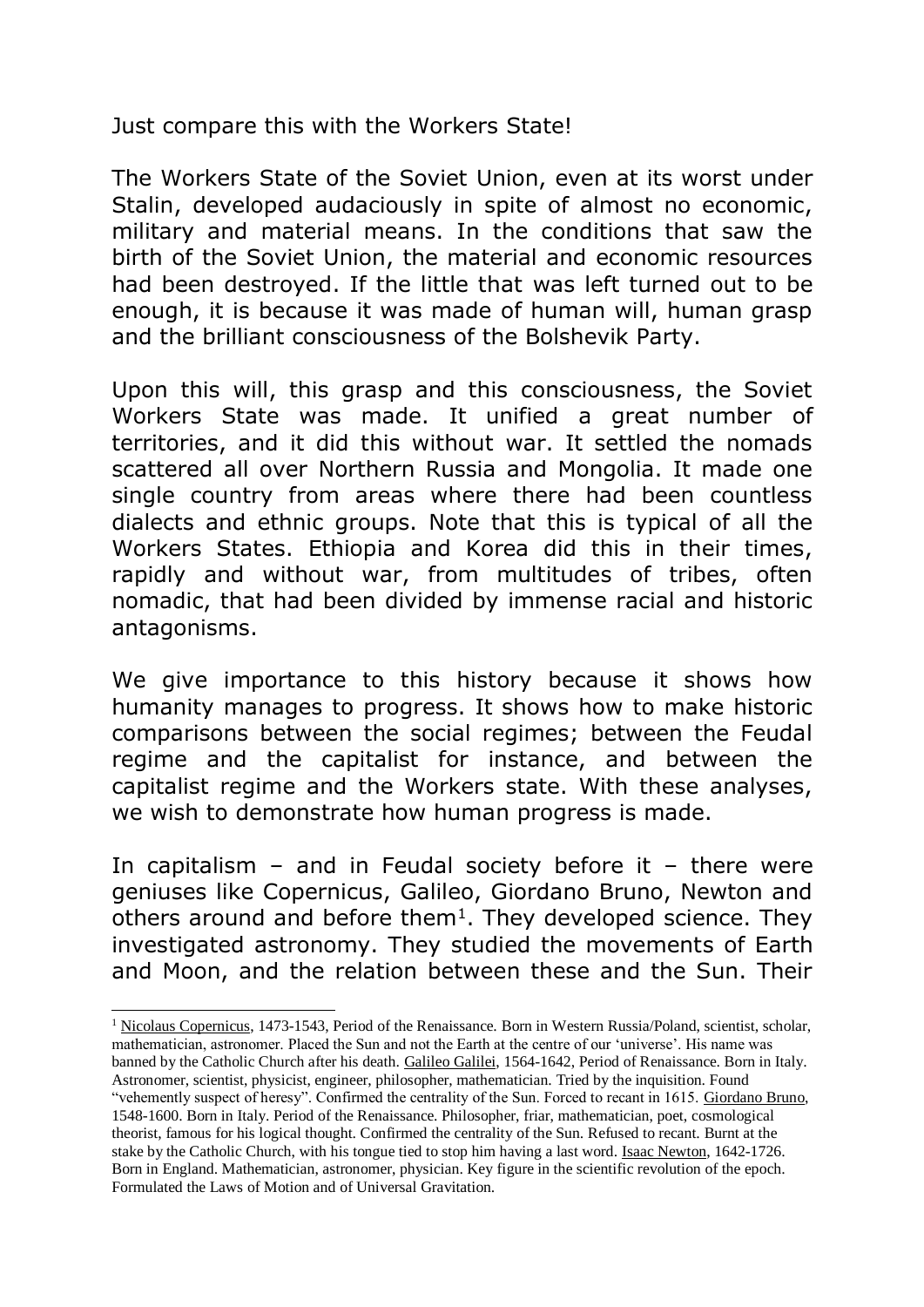findings contributed absolutely to the confidence of society. They brought knowledge and reassurance.

In what we do ourselves, in politics, we try to do the same! We want to know where society is at, and what we are at ourselves. We want to make a conscious use of the means surrounding us to contribute to social change.

#### **The Workers State has no need to kill, the reverse is the case:**

Capitalism used the contributions of Copernicus, G. Bruno and Newton, but it killed half the populations in the places where it imposed its regime. Such is the abhorrent contradiction of capitalism and imperialism. No Workers State has ever done this. No Workers State needs to do this. Compared with the constant process of capitalist and imperialist slaughter, the Workers State kills no-one. The killings that took place under Stalin are nothing in comparison.

To set itself up and evolve, the Workers State has no need to kill. Just the reverse! The capitalists kill their socialist, communist and working class opponents. To the reverse of this, the bureaucracy of any Workers State needs some anchorage in the working class. In any Workers State that continues to exist, the bureaucracy has no choice but to keep the working class around. Then, that particular Workers State cannot make any progress without allowing a certain weight and development for its working class.

This was so even under Stalin! Throughout Stalin's period of leadership, the Soviet working class continued to weigh in the USSR and indeed throughout the world. It was the Soviet proletariat that defeated the Nazis in the Second World War. It was the world influence of the Soviet proletariat that sustained the continuation of Communist parties. This is the kind of thing that capitalism cannot do. Here you have the difference between capitalism and Workers State: Two different regimes of production; two different societies; killing on the one side and human relations on the other.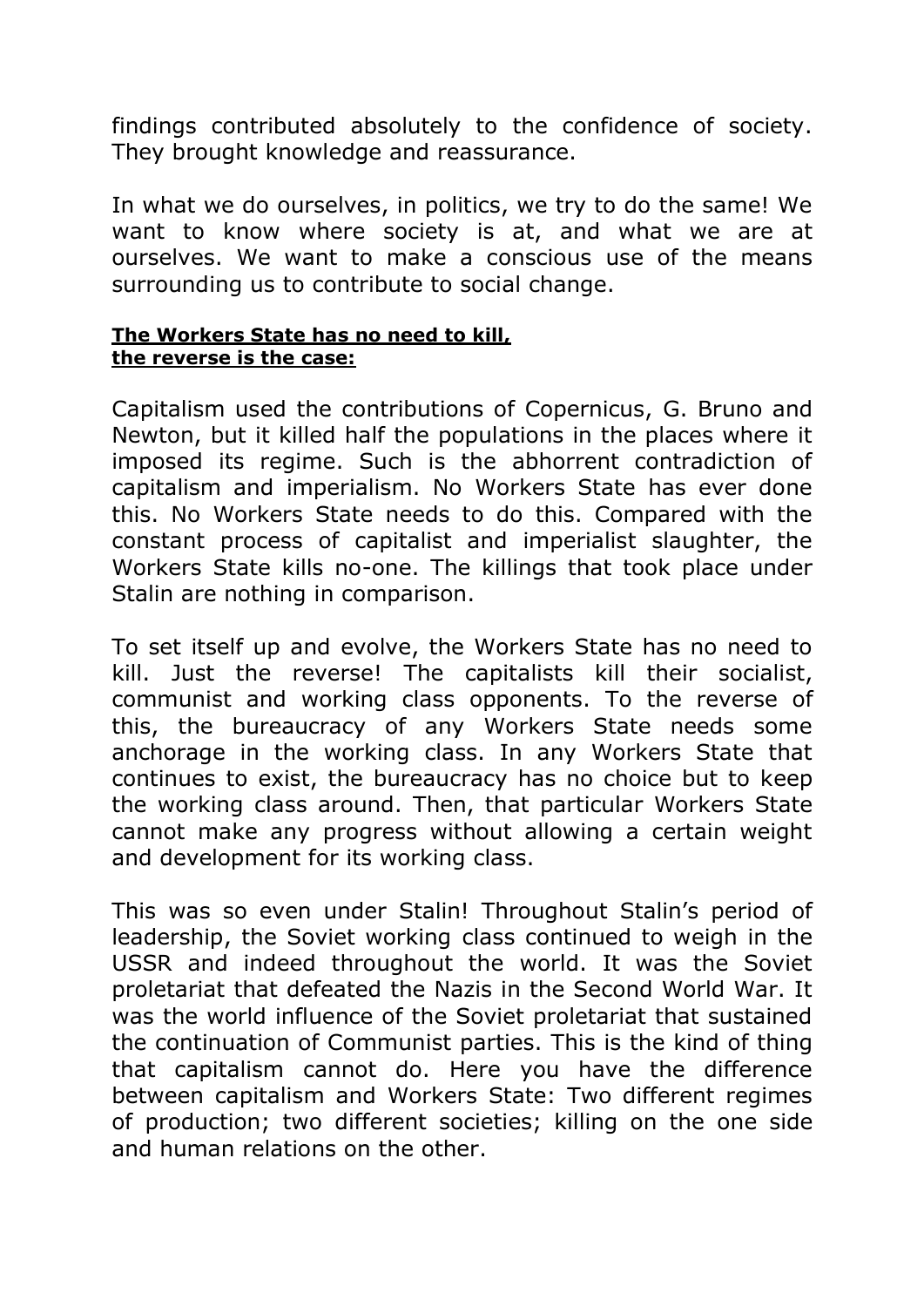# **Scientific capacity vs intelligence.**

Through the British navy, the capitalist system organised the greatest fleet in history. The world domination of that navy continued more or less until the first Workers State, the Soviet Union, in 1917. Superlative British imperialism never wished to coalesce with any other imperialism. But to the pole opposite of this, the Workers State develops human fraternity and intelligence. This is what it develops most.

In the Soviet Union, the ordinary workers made much progress in spite of the bureaucracy that stopped them making more. In the Soviet Union, the average level of human intelligence grew enormously. This cannot happen in capitalism. Capitalism can generate knowledge, but it does not generate intelligence. Capitalism generates capacity, but not intelligence. It cannot generate intelligence because its function in history is not necessary.

In relation to the progress of history, 'intelligent' is what 'intelligent' does. Intelligence necessarily contributes to the human relations, to the human sentiments, to the relations of human love. It denounces war, exploitation and every sort of imposition. It looks up to sharing and to collective usefulness. The most complete, logical and natural form of intelligence is Socialism. Anything short of Socialism remains in the orbit of human co-existence, where private property still governs the social relation.

We do not ignore the scientific capacity that British imperialism served up to a point. And not just in terms of military science. When British imperialism built its naval power - because on land the French were stronger  $-$  it displayed undeniable intelligence and scientific prowess. Many British scientists developed within that process. They contributed to outstanding inventions, from the steam engine to electricity, and then the use of electricity. This goes immensely beyond the capacity to make ships.

The scientific mastery that grew in Britain branched off into major fields like physics and chemistry, although less in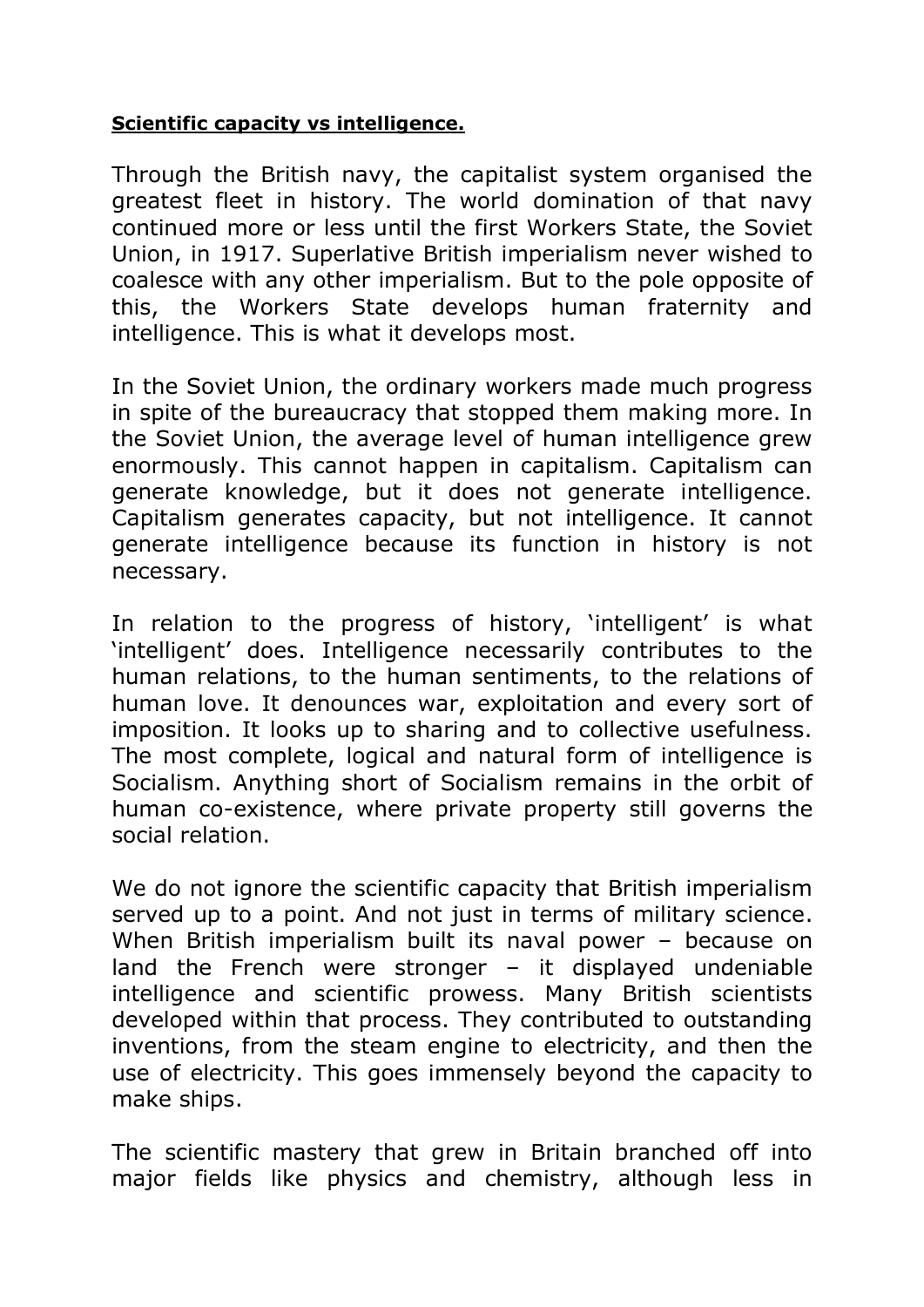philosophy. Britain had Shakespeare, himself the result and propagator of industrial and social change. It was not by chance that Britain found people capable of making a great navy. To make that great navy, important historical relations and social capabilities had had to come about. In other words, Britain did not become the first great industrial power because it had a navy. Other achievements played their role too, for which the navy became a point of support.

### **Capitalist progress vs. the necessity of history:**

The determination and resolve that animated the leaders of the 1642 Revolution, like Cromwell, was already indicative of a mighty process approaching. The Revolution impelled the creation of the social leadership which was going to be needed. Well before 1642, the country had already the conditions for an important scientific and social development. The latter came to pass, and with it, a great leap was made in social leadership.

Of course all this progress was made in Britain through the actions of British capitalism and imperialism. With this text which we are writing, we are now considering the reach of this progress against the necessity of history. British capitalism developed the economy and production through the invention of productivity, but this invention curtailed human development vastly throughout the world - in Africa, Asia, Latin America, and in other European countries.

Comrades need to develop the dialectical preoccupation to understand all the facets of this process. In this matter, factual knowledge is not enough to gauge correctly the objective and unconscious contribution that capitalism made in its early development. Many factors came together to force capitalism on a road of progress. If capitalism stimulated progress however, it was to exploit; and this, mostly through war. War being the instrument of the capitalist system.

What British capitalism achieved in its early stages can only be called 'progress' in comparison with the immense retreat of its imperialist stage, the one we live in now. The study we are making here is not entirely comprehensive, but it brings to light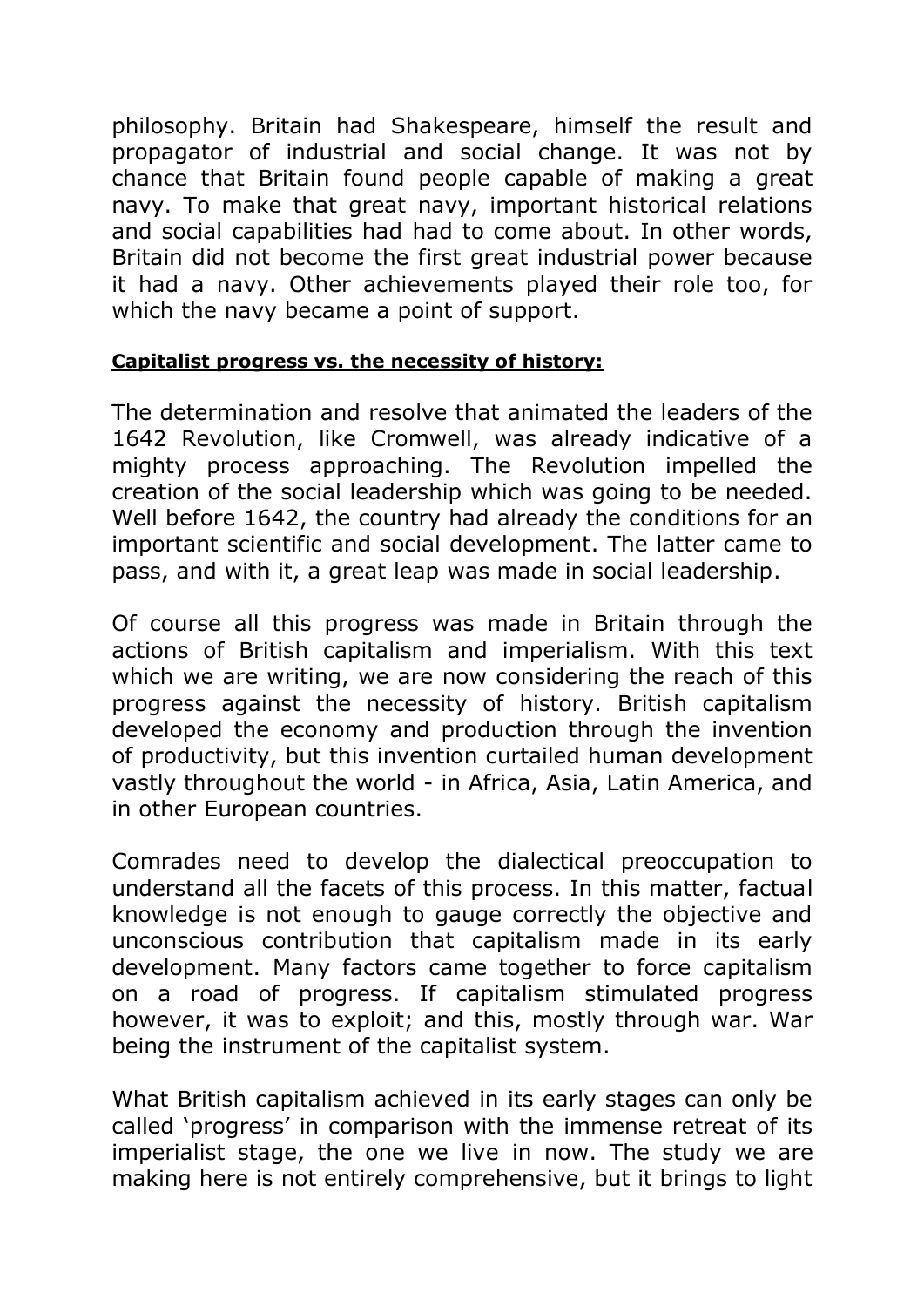the essential limitations of the private property regime. This essential limitation carries over into the bureaucracy of the Workers States, the bureaucracy of the Soviet Union, every bureaucratic apparatus<sup>2</sup> - the bureaucracy of the Labour Party included.

Any historic regime has to respond to the needs of the economy. There is a degree of justification for a regime that manages to succeed in this matter, but a regime that no longer develops the economy becomes sheer oppression. Such a regime no longer answers the necessity of history, and because of this, it cannot last long. British imperialism has reached that point.

# **China triumphed with no navy, but with ideas:**

As we have just seen, British imperialism was the world's first great industrial producer. This allowed it to develop not only a naval capacity, but internal production too, and at a high level. Within that process, the naval development of Britain was fundamental to the development of British imperialism. The navy was the military instrument through which the British Empire expanded, and this expansion was achieved less through the economy than through military force.

The relevance of all this has declined, but not the conclusions. It is important to appreciate the huge creative ability that went into making the superior ships and the cutting-edge inventions to build the mighty British navy. It is also important to look at this creative ability in the context of the very narrow capitalist interests it was destined to serve. The creativity engaged here was very great. It was decisive for capitalism, but not for the progress of history. Although this creativity expanded in the world, its contribution did not expand much beyond the capitalist interests. Time passing, it became less transcendent, and now it has lost all transcendence.

British imperialism at its height presided over the great development of its navy, of its trade and of its industry. This

<sup>2</sup> Read Trotsky's "The Revolution Betrayed". Editorial.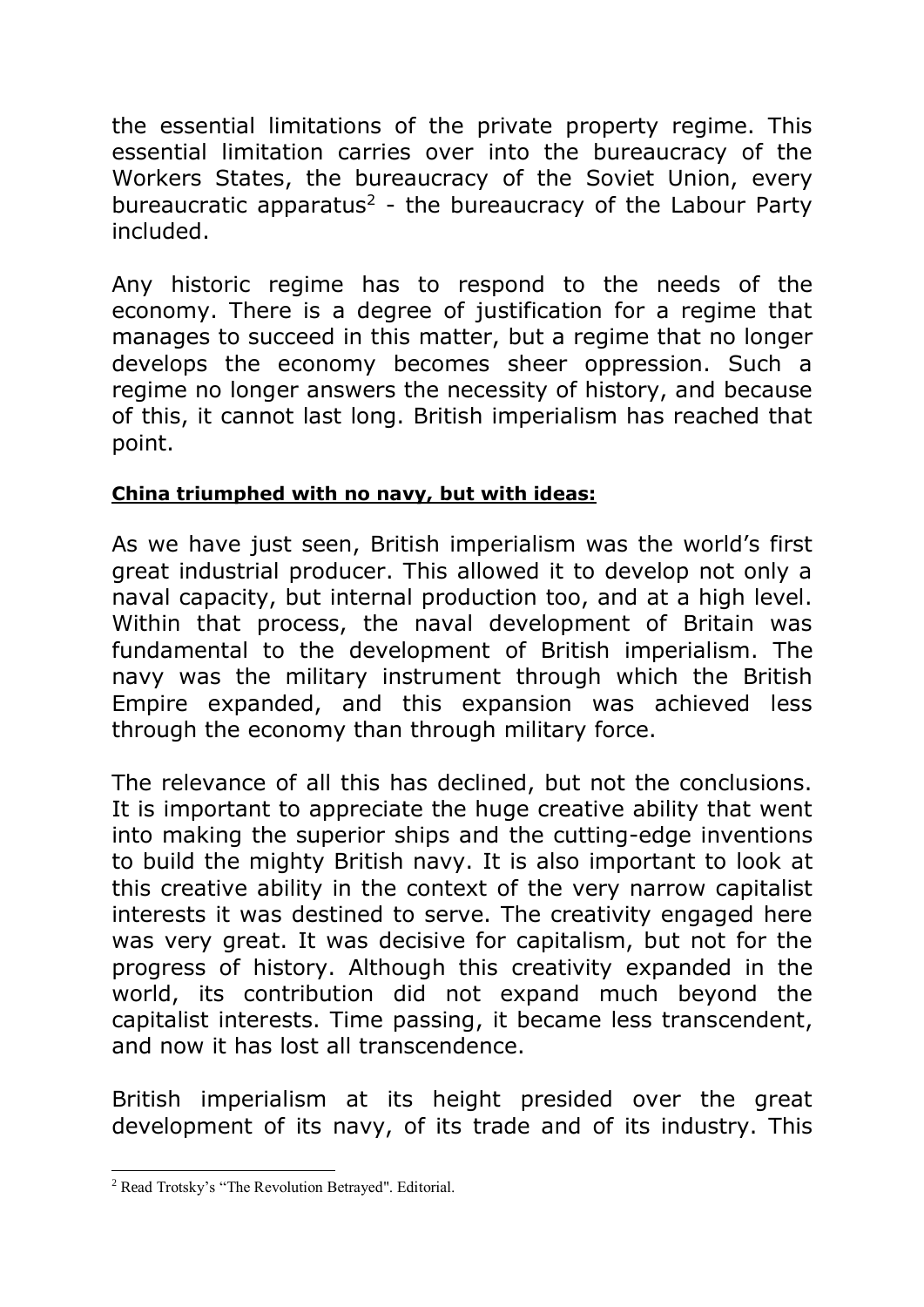was awesome at the time. Today, it is a small feat compared with the tremendous blows struck for human progress by the masses of the world, in countries like North Korea and China for instance, amongst others.

North Korea is a country that was never allowed to exist. China was a country where the world's capitalist powers felt they could to use, invade and ransack at will. See how China threw them out, and then defeated poverty, unemployment, hunger, floods and droughts. Without a great navy. China won its battle for life without a great navy, but with a great army of ideas! It developed ideas along lines not so very different from Lenin's. These ideas were retaken later by others, like the Vietnamese and the Cuban Revolutions.

Through this study, we have sought to give a measure of the power of ideas. The only ideas that work today are those based on Marx and Lenin. The Marxist ideas. Because these ideas necessary to the creation of Workers States, they amount to a material force. They are the most important material force in the whole of history because they build on the material strength created by all earlier social regimes. These earlier social regimes include the Greeks and all other regimes up to now, capitalism included.

#### **The British proletariat does not support imperialism:**

Marxism demonstrates that knowledge and discovery have always been appropriated by the ruling social layers. The latter always got hold of knowledge to make it serve their narrow interests. Things have changed now that we have Marxism. With Marxism, human intelligence wills that all accumulated knowledge returns to the economy and society. With the handle of Marxism, intelligence wants all accumulated knowledge at the complete service of human need.

When the first Workers State of the Soviet Union was created, humanity entered a new era. A superior way had been found to develop the economy, science and technology. It all amounted to placing intelligence, culture and objective thinking at the service of human need. The way had been found to have the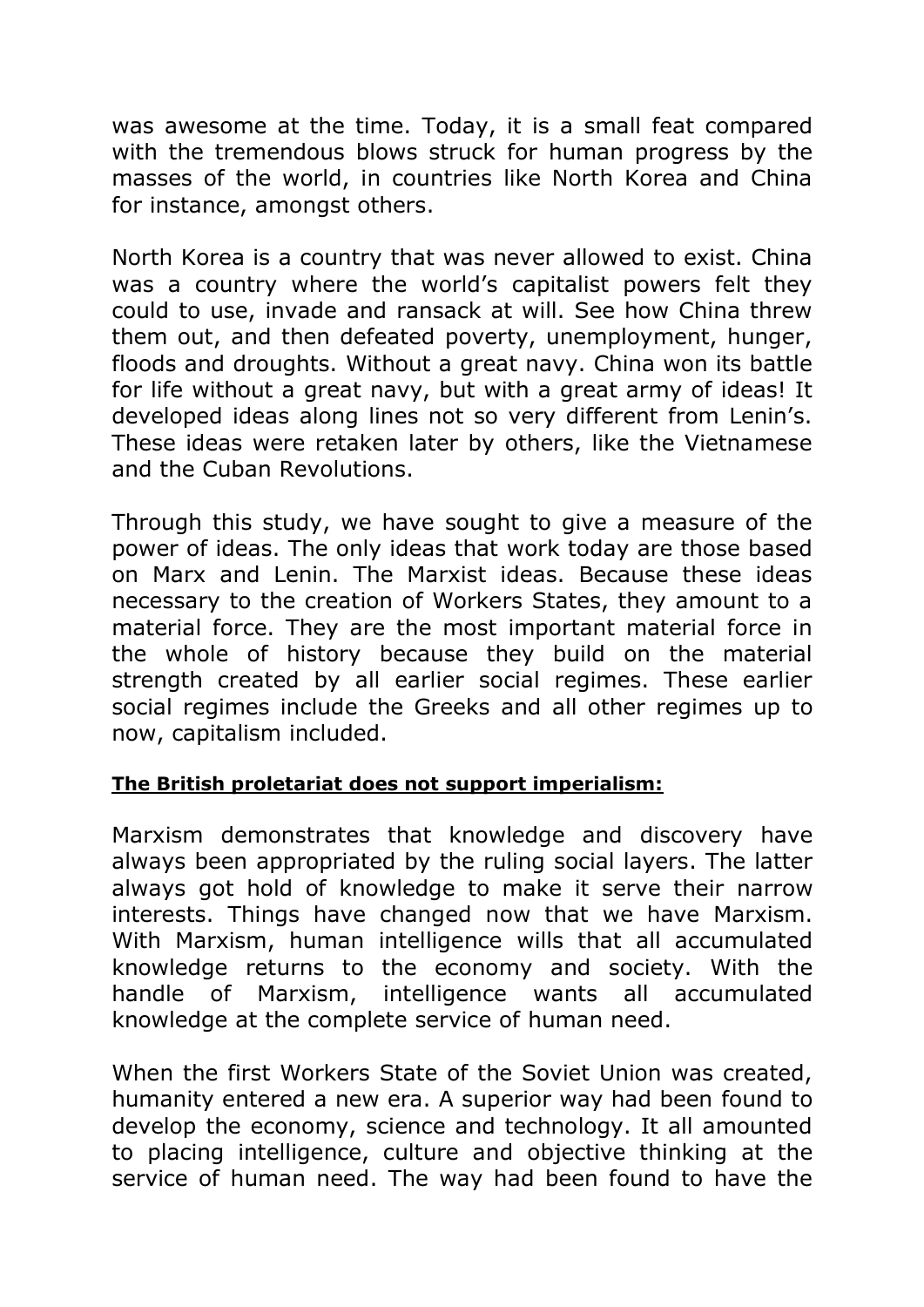whole of human capacity serving everyone, and no longer just one class, one country, one nation or one language.

The Soviet Union could never have happened without the conditions put in place long before, like the world development of the economy and production. This said, nothing short of Revolution could have turned those conditions to advantage. Had the Russian Revolution not happened as it did, and when it did, those previous historic conditions would have fallen by the wayside. Attainments would have withered away, and there would have been an enormous retreat in history.

The Russian Revolution got hold of the capacity and intelligence thrown up by others, in previous times and in other parts of the world. It is a fact that the various empires (British, French, Italian and others) had managed some intelligent development. They had applied it mostly to the economy, science and production - mostly for limited goals - but they had reached important levels of cultural development. Only, the capitalist system has had no further use for these. As British imperialism was thrown out of the colonies, it was a matter of time before it would fail. The British proletariat watches this process closely.

The Soviet Union suffered hugely under the oppression of Stalin. He assassinated the whole leadership of the Revolution; he harried and disorganised the Soviet Communist Party. He intimidated the proletariat. In the end, however, it is him who disappeared, and not the Soviet Union. He disappeared, and the world revolution continued! None of this could be possible if Socialism was not a necessity of human history. When the true representatives of the need of history are late in turning up, history 'invents' them. It creates substitutes, so to say, until the genuine ones arrive. So it was with Stalin.

\* \* \* \* \*

Do not underestimate the fundamental part that the British proletariat played in the destruction of the British Empire.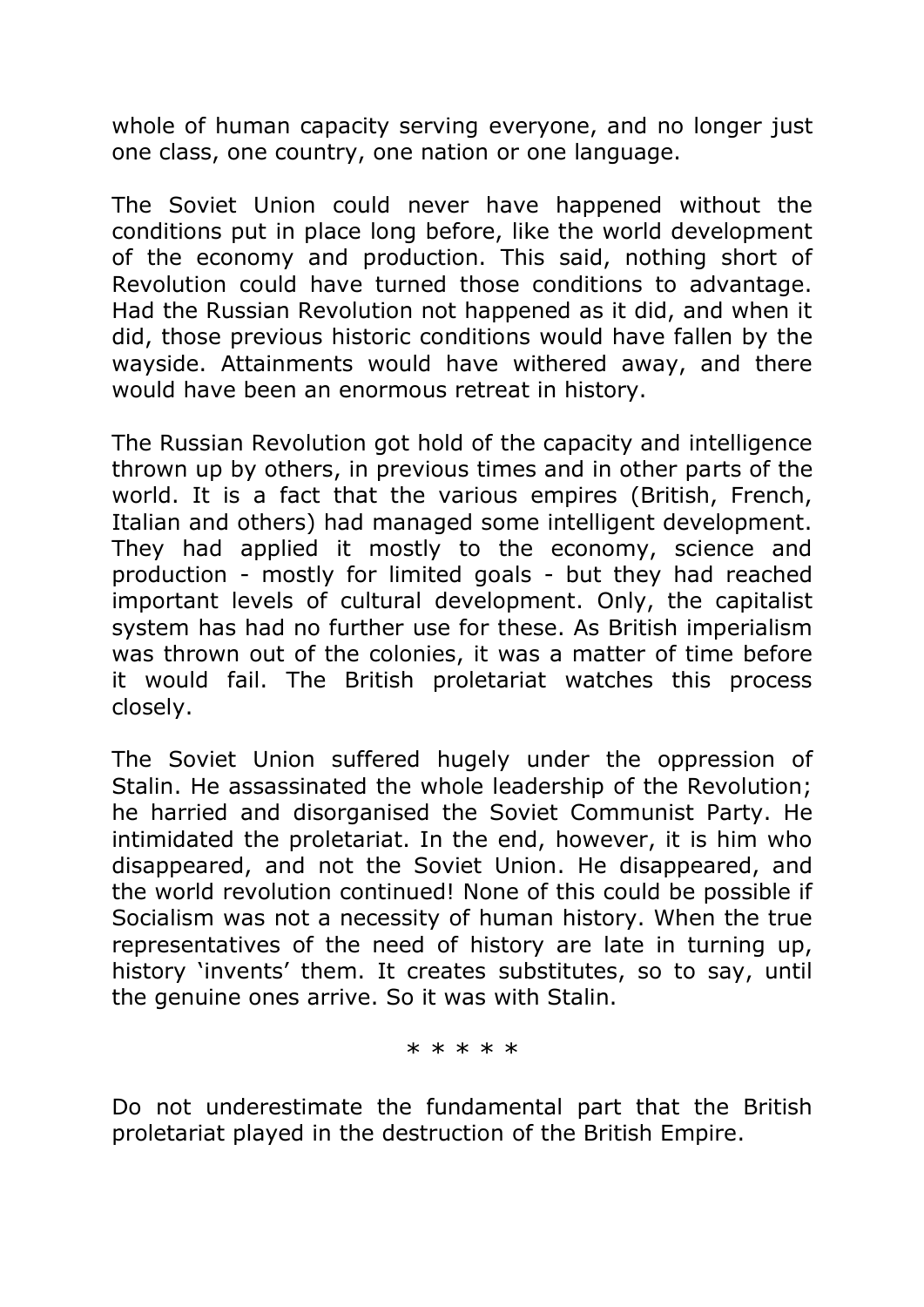The British proletariat kept sapping at the base of the British Empire with ceaseless demands and many victories. Had British imperialism enjoyed the support of the British proletariat, it would have felt the strength to stay in the colonies much longer than it did. The ordinary workers have no reason to defend imperialism. The British proletariat did not defend British imperialism. This is one of the British proletariat's major contributions to the progress of history. Let us never forget it! In the coming stages, the importance of this fact will become clearer, particularly in the Labour Party.

# **The Labour masses will want to be heard:**

In the past few decades, two factors confirmed the Labour leaders in their sense of power and entitlement. The first factor – now weakening – was the strong feeling of economic security that Britain could derive from its world's position. The second factor was the mistakes of the Communist parties, and essentially those of the Workers States. The Workers States failed to present themselves to the workers of the world as the undeniable protagonists of human progress. The British and North American workers and masses saw that there was not enough of this.

The masses of the capitalist countries realised that a very great economic and social progress was being made in the Workers States. They saw the standard of living rising rapidly in the Soviet Union. What they did not see was the participation of the Soviet masses in the leadership of the Soviet Union. They did not see enough of this in China and in Cuba either. They did not see the masses of the Workers States intervening directly in the leadership of society.

The British masses needed to see Soviet $3$  functioning in action in the Soviet Union. In Britain and in all the capitalist countries, this dimmed the influence of the Workers state. The masses of the capitalist countries observed and admired the achievements, but they did not see the masses of the Workers States organising and learning how to lead their societies.

<sup>-</sup><sup>3</sup> Read by J Posadas: *What is a Soviet*. Can be read on: quatrieme-internationale-posadiste.org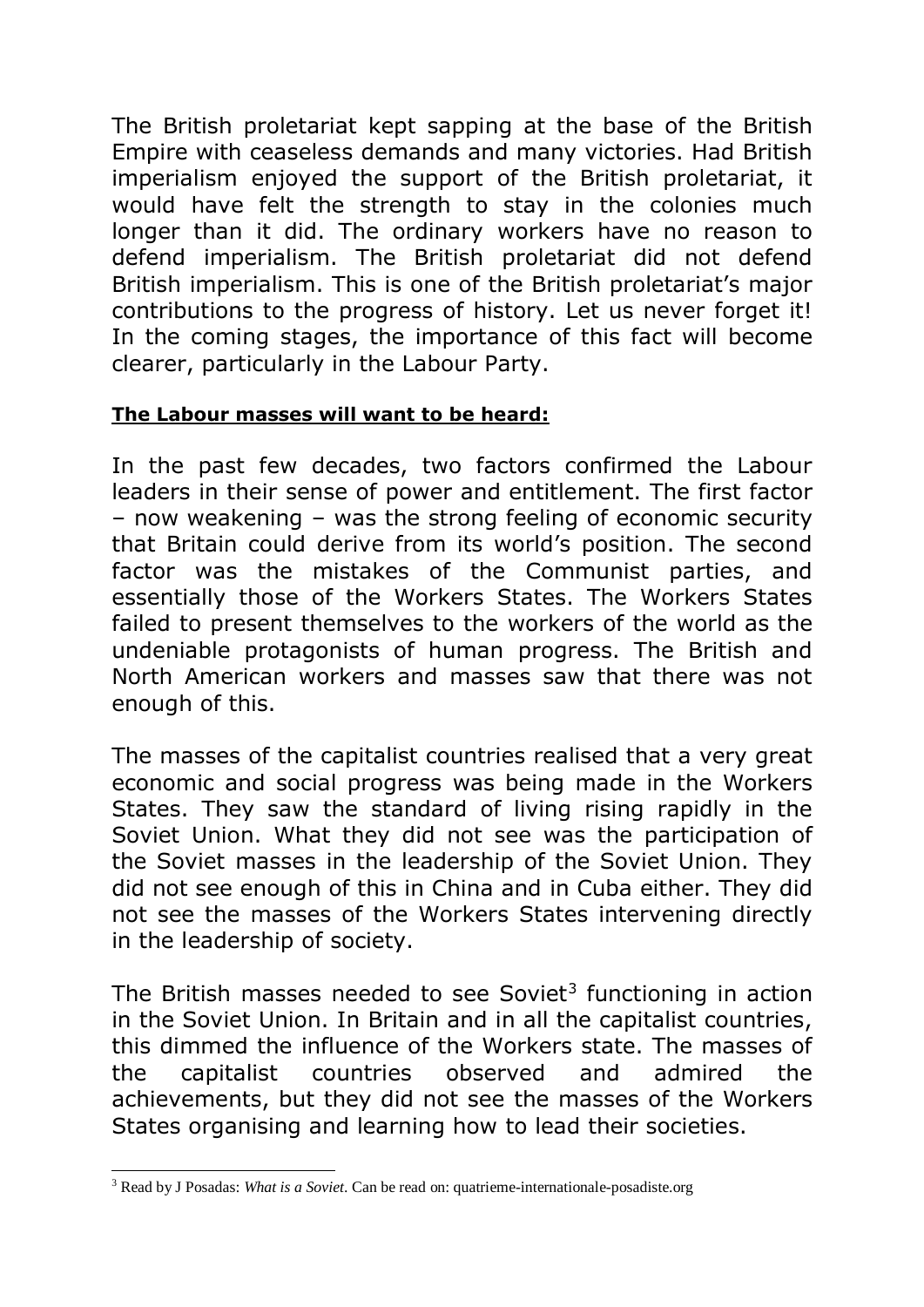As the Workers States presented to the world only a face of general superiority, the masses of the capitalist countries felt no intimation of immediate social transformation. This was a mistake on the part of the Workers States, a mistake rooted in Stalin's epoch.

All this said, one thing is beyond doubt today: There is no tranquillity in capitalism. The North American masses have mobilised continuously in support of Vietnam. They did not manage to stop Vietnam being bombed, but in the end, their resistance and struggle against that war played a very large part in the eventual defeat of Yankee imperialism in Vietnam.

There is no tranquillity in Britain either. There is no tranquillity in the Labour Party, because the Labour masses want their voice to be heard. The British proletariat has not yet managed to topple capitalism or the Labour bureaucracy, but the struggle of the British masses gnaws at British imperialism and capitalism. It accelerates their decomposition. When Britain faces again its new 1945-moment, in not very many years' time, the conditions will have grown to bring down the whole bureaucratic structure of the Labour Party.

Why does British imperialism try so desperately to stay top-dog in world competition? Because it has lost the colonies! If Yankee imperialism keeps sending presidents on trips to Europe, it is because it is no longer the great hub that receives visitors. Yankee and British imperialism have weakened. The masses of the capitalist world - in Britain and the United States particularly - do not support their imperialist rulers. This has an effect; from Vietnam to Latin America, British and US imperialism must be more covert.

#### **Imperialism can only end up in failure:**

We discussed the above conclusions on the occasion of our visit to the Greenwich *National Maritime Museum* in London. We believe that these conclusions need to be discussed in the Labour Party. The artefacts that we saw gave us a good account of the 1509-1660 naval period in British history. In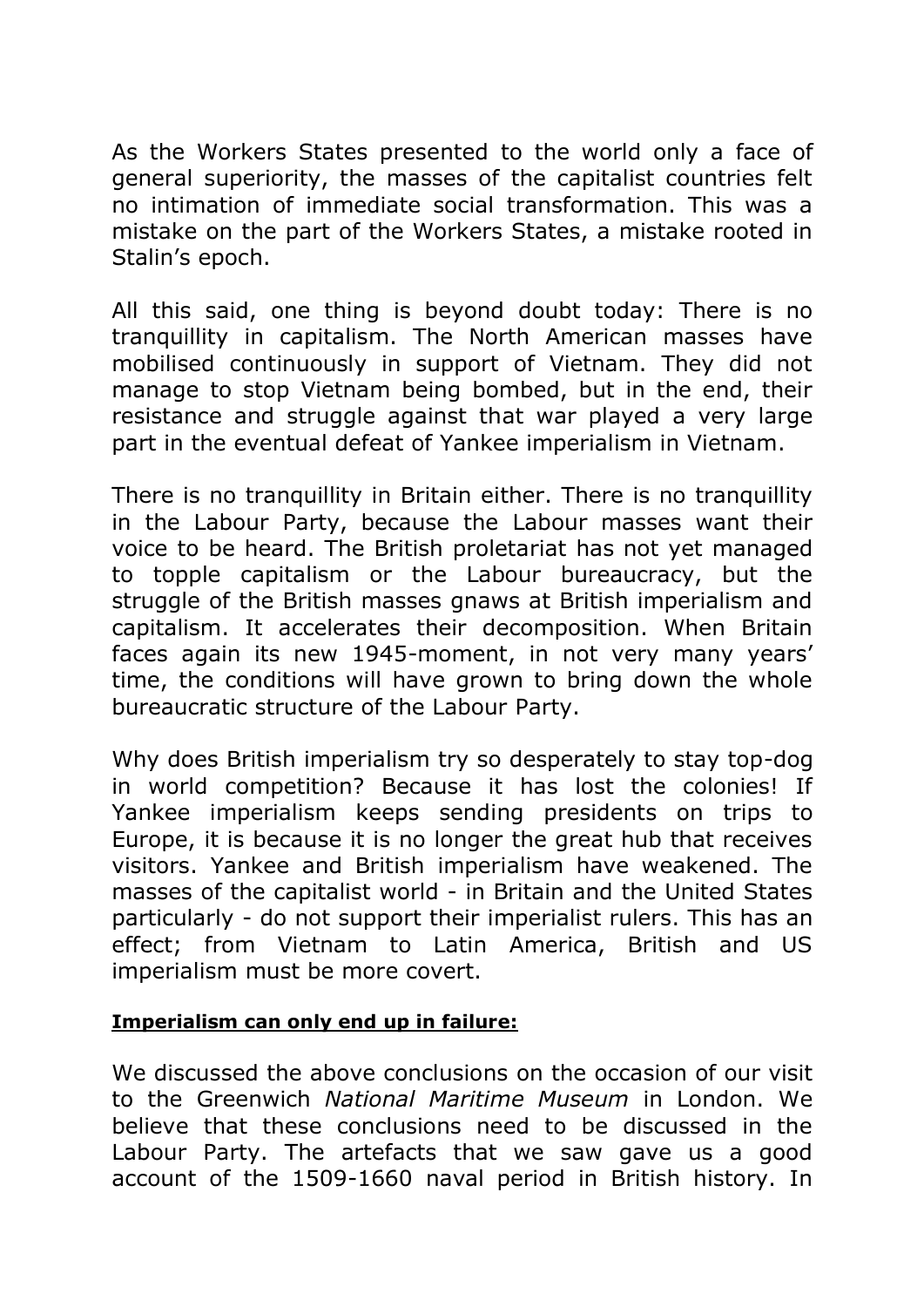shipbuilding for instance, we saw the great scientific knowledge and technical skills that already existed in 1420 in Britain, and even before.

The majesty and the beauty of the ships of the British navy are on a par with the great audacity of their construction. Yet, what was the purpose of it all? To destroy the progress of other countries! Historically speaking, this was not just destroying the progress of others: it was destroying the progress of Britain too. How so? Because you cannot secure your own progress without securing that of the others. The British imperialists will never understand this. This thought cannot enter their mind, and this is the reason why they are inherently incapable of overcoming the contradictions of competition and exploitation. This is also why US and British imperialism can only end up in broken development and failure. Which is already happening.

# **The proletariat stimulates new levels of debate:**

Compared with five years ago, there are more political discussions taking place in Britain. People want to know "where is Britain going?", as Trotsky put it. Now this question is less the title of a book<sup>4</sup> than an urgent concern. Since Trotsky's epoch, tendencies kept appearing on the Labour left, and the British masses never stopped fighting for the progress of life.

To improve economic planning, some Labour leaders pose the need to nationalise certain industries, enterprises, ports, carplants and the like. Other Labour leaders grant subsidies to ailing companies to stop them closing; but the bosses take the money and still close down. The idea of State-subsidies is supported by the present Labour government<sup>5</sup> and the bureaucracy of the Trade Unions; but it is not the idea of the masses.

The masses have not specifically objected to the Labour subsidies, but this is not because they want the bosses saved. They hope that Labour will start looking into the bosses' affairs. Now the Dockers demand the nationalisation of some ports,

<sup>4</sup> Title of a book by Trotsky. It is generally in 3 volumes.

<sup>&</sup>lt;sup>5</sup> In March 1978, the Labour government was headed by Harold Wilson.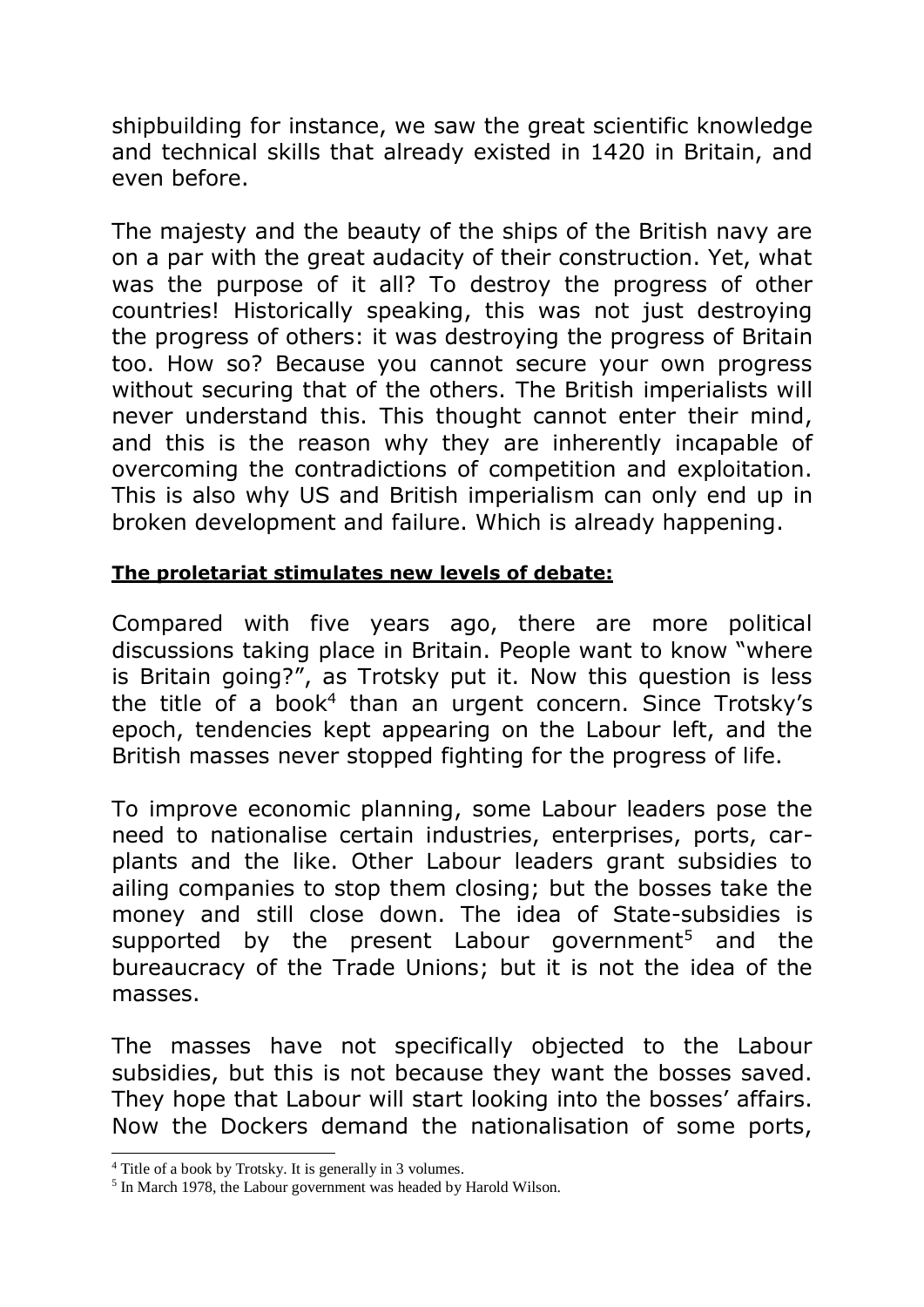and other sectors of the working class mobilise in their support. The political debate remains limited, but it is improving. Labour and Trade Union tendencies are constantly discussing these matters. When they go along with the idea State subsidies, it is not just a manoeuvre. It is an expression, although a limited one, of the possibilities that exist.

The Labour Party puts up with the tendency of Ted Grant<sup>6</sup> and others in the Labour Youth, because it cannot do anything else just now. It is the same in Germany where the Social Democratic Party  $(SDP)^7$  has sprouted a Youth wing. The apparatus of Social Democracy is stronger in Germany than in Britain. German capitalism fares better economically; and with four million foreign workers - who have no political rights and only limited Trade Union rights - the German capitalists can get away with more ruthlessness towards the workers.

The ruthlessness of German capitalism has not cowered the working class of Germany, however. The victory of the recent printers' strike<sup>8</sup> has a social significance well beyond that of the wage rise which they won. The printers fought to keep their jobs and human dignity. They spoke in the press to comment on the following lines: 'technological progress is ok, but it is no progress if we have to pay for it with our lives. If a technological improvement makes printing unnecessary, we must be given equivalent work with equivalent pay'. This is a new level of debate, even in comparison with Italy where the workers won important battles for similar demands. The workers in Germany have forced open a debate on the relation between technology, science, and the needs of society. The pity is that the German Communist Party has so little to say. On one public occasion, our Posadist comrades were the only ones with a researched contribution to make on this question.

<sup>6</sup> Ted Grant, 1913-2006, a South African Trotskyist who lived in the UK. He was already helping to form a Trotskyist tendency in the Labour Party as early as 1952-53, where he produced the publication: *International Socialist*. In 1964, he founded the newspaper *Militant*, and in the 1970's, the Militant tendency had substantial strength and influence in the Labour Party.

<sup>7</sup> SDP, Social Democratic Party of Germany. Headed by Willy Brandt from 1969 to 1987. Helmut H Schmidt was Chancellor in Germany from 1974 to 1982.

<sup>&</sup>lt;sup>8</sup> In 1976, 16,000 printers called for a strike in Germany. The bosses locked-out 90,000 of them; eventually, the Courts deemed that lock-out unlawful. This was a great blow for capitalism. In 1978, when this text was elaborated, 120,000 metal workers going on strike had just led to the lock-out of 80,000 of them.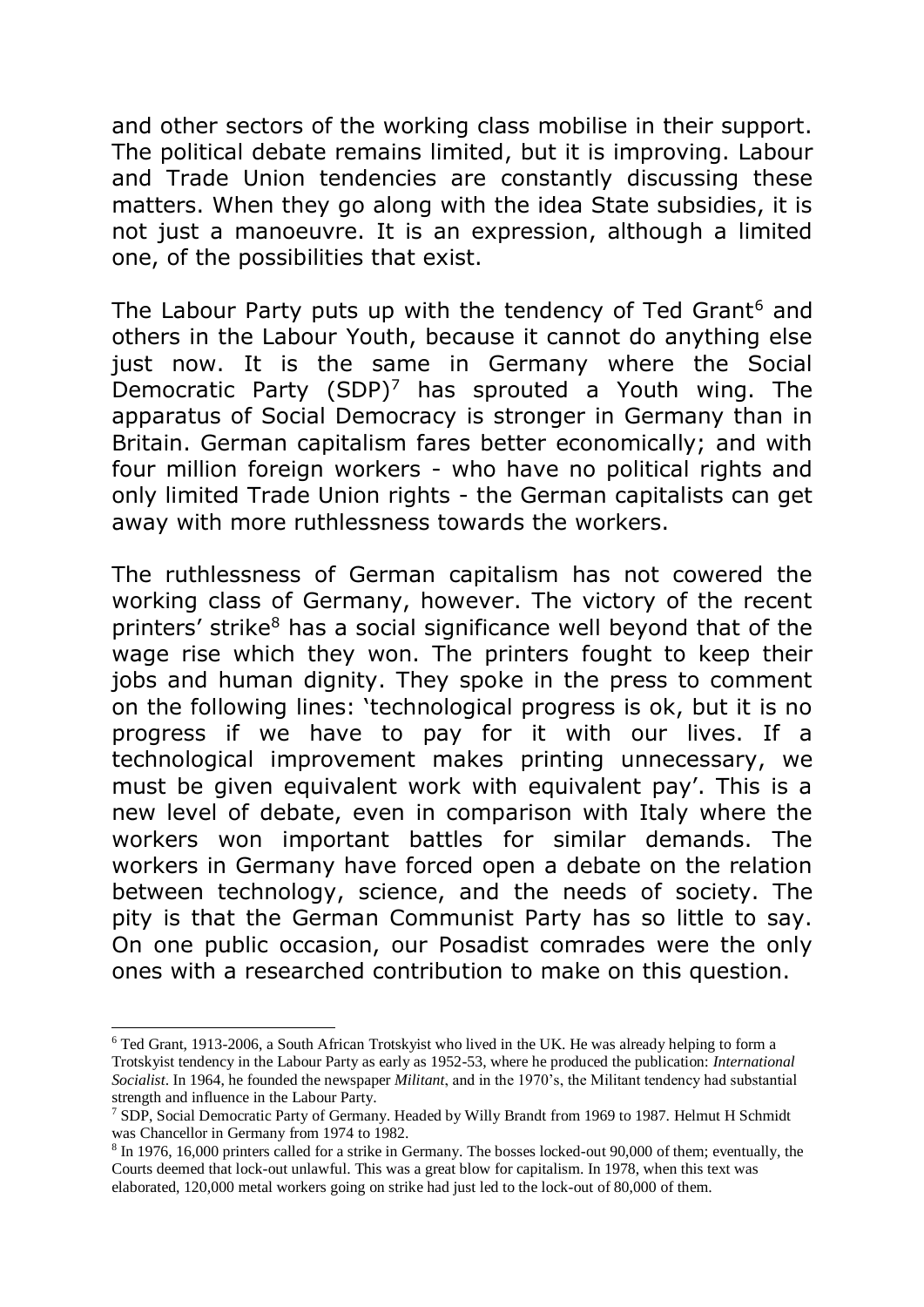### **Capitalism is incompatible with the continuation of life:**

Technology is positive, but not if it takes away from the workers the right to live. The Italian and French Communists say this correctly, but they do not expand. When the  $Lip<sup>9</sup>$ workers in France took over their factory, they declared: "We insist on this very successful watch company staying open, and we need the work". In Italy, a string of factories on the verge of closing were taken over by their women-workforce who are still running them successfully. When the workers oppose closures because they need the job, they demonstrate to all the world that the continuation of capitalism is incompatible with the continuation of human life.

The struggle of the German printers and their victory triggered a public debate on science, technology and the right to life. As a result, the question asked itself: 'What is more important: the workers, technology or capitalism?' For our part, we do not object to technology; technology will continue to advance, of course, but the workers must continue to live as well! The capitalists cannot reconcile those things, but they are a small group in the world.

We dwell on this matter to show that it is the working class that brings up for debate the fundamental aspects in the class struggle. It is not surprising that much of this comes from the workers of Germany, where the SDP's Youth insists on the Party having anti-capitalist points in its programme. Not once but twice, Brandt and Schmidt arranged for the SDP's Youth to be expelled from the Party. They wanted the Youth expelled from the Trade Unions too, but this failed. The SDP's Youth and left would not last long in the Party if they were not defended by the working class, the Trade Unions and progressive layers in the petit bourgeoisie. The German workers do not decide at political level in the SDP: the SDP's leaders take care of that. But the German working class supports the Youth and the left. There isn't much that the SDP leaders can do about it.

#### **Labour must be transformed for the task**

<sup>9</sup> Strikers occupied the Lip Watch Company in 1973 and continued for a long time to run it under workers control.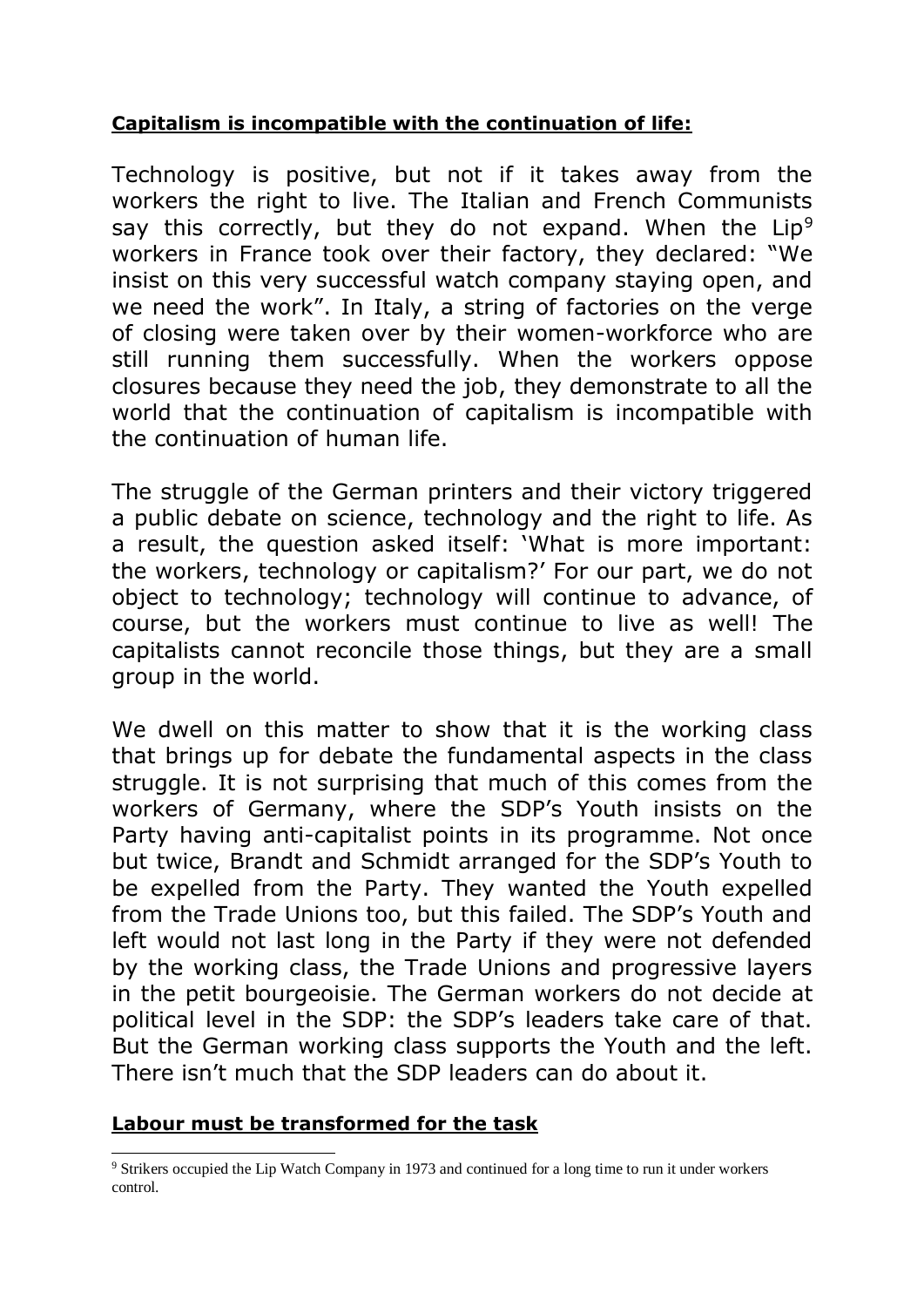## **of social transformations:**

Our Posadist comrades in Britain, along with all those on the left who wish to make a difference, must persist with every type of activity that stimulates the Labour Party. They must write, publish, intervene, give ideas, win positions and increase their scientific ability to explain. This is going to attract the most advanced sectors in the Labour Party, like its Youth. It is going to help the British Trade Unions. Our role is to explain the need for social transformations – which amounts to proposing the Workers State in Britain. This is why we need to explain the role and nature of the Workers State. Our comrades need to publish everything our Posadist International has written on the subject. In all our texts, we have demonstrated how to evaluate the Workers State as distinct from its leadership. The Workers State must be seen for the social conquest which it represents, and not through one leadership or other. The Workers States' leaderships have all been transitory, but not the Workers State as a form, or its function. Stalin was thrown out of history, but the Soviet Workers State continued and kept shaking the world.

# **In Britain, the life conditions are under constant threat:**

The debate in the Labour Party must focus on how to defend the life of the population. Britain is not making progress. Those who say the opposite are lying. Some bourgeois layers become more affluent, but they grow less in number. It is in the general population that the standard of living keeps deteriorating. The wage rises hardly keep up with prices, whilst the conditions of life are under constant attack. The environment, the air, the seas, the waters are all polluted. The food is adulterated. The basic materials used in industry are replaced by toxic substances which find their way in the food chain. The attack on the standard of living of the masses is systematic, and getting worse.

Even where the wages keep up with prices, the overall standard of living declines because the environment, the food and the goods are all being polluted and degraded. All the science that capitalism introduces in production – the only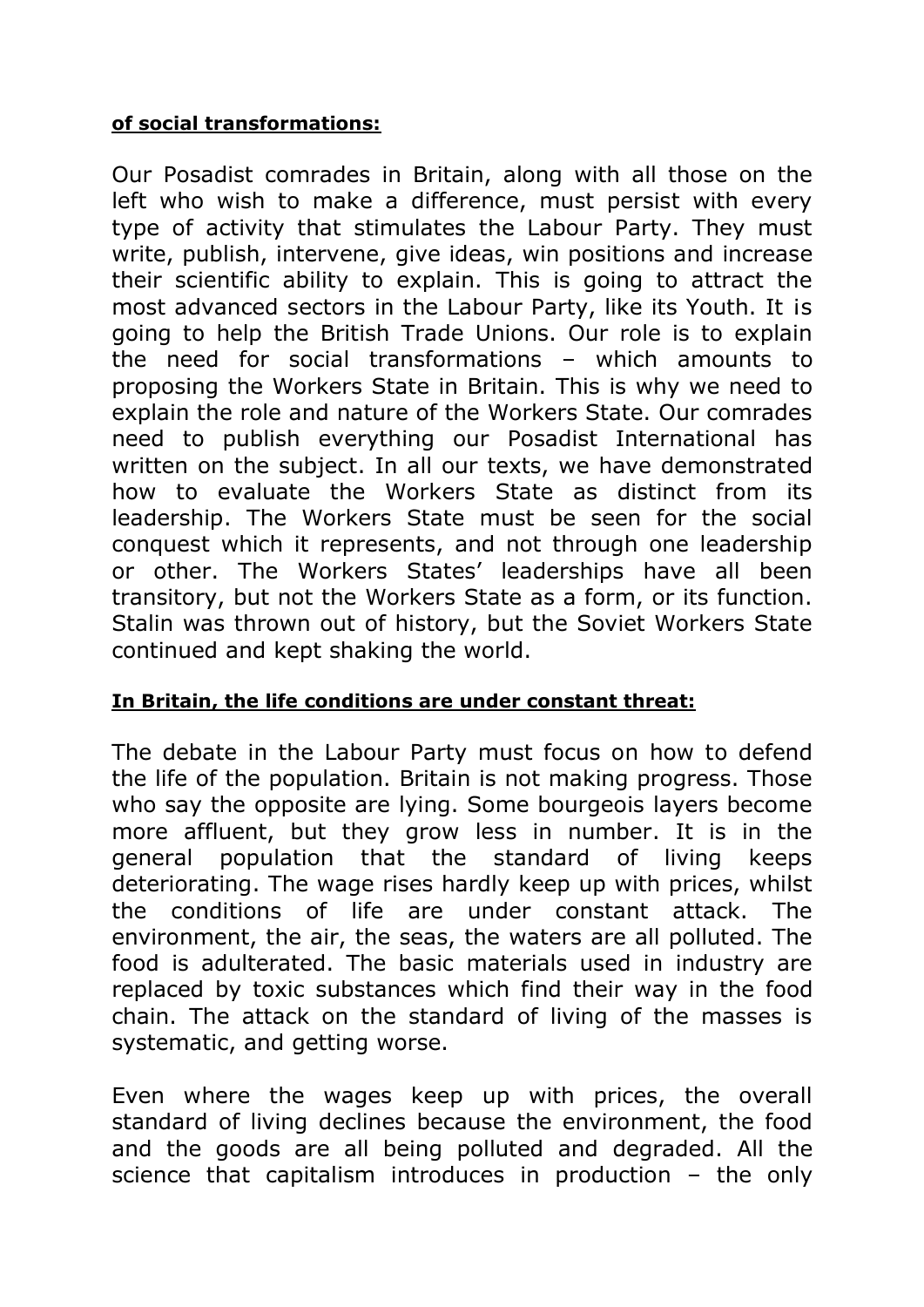aspect where capitalism makes advances – ends up attacking the workers and masses. Everything is at the service of the concentration of capital. Because the number of capitalists decreases, those who do very well out of this are constantly fewer. The comrades of the Labour left must not just reiterate political positions; they must dwell on the conditions of life in Britain.

### **Human confidence is getting ready for a leap:**

There is a breath-taking increase in the scientific capability of the world. The Soviet spacecraft which was sent to the Soviet Space Station<sup>10</sup> has just docked with it. Then crew members left the capsule, and went back in again: one of the greatest achievements in history! Such capacity shows that the conditions exist to end misery and poverty. Who does not see this? The British masses see it, like everyone else. When this kind of thing can be done in Space, it cannot be long before we sort ourselves out on this Earth.

It is not just that the Soviet Union is doing this. Through its activity in Space, the Soviet Union is addressing the intelligence of the world. And it is not only from Space that the Soviet Union addresses the world, but from the Earth as well, where it supports Ethiopia, Mozambique, Angola and others. The Soviets are educating the world proletarian and intellectual vanguard. Utterly alarmed and jealous, the capitalists speak in one voice to trash the whole experience. They have no choice however but to look on and admire the full display of Soviet superiority.

Through Soviet superiority – both in Space and in Africa – the power of most advanced science extends a hand of solidarity towards the most exploited peoples on Earth. See how *Space* and *Earth* draw closer together, and how this is being done through science and Socialism. The Gods take a peek and say: "They<sup>11</sup> are throwing us out of history."

 $\overline{a}$ 

<sup>&</sup>lt;sup>10</sup> Launched on 2.3.1978 with an American, a Soviet and a Czech citizen on board, Soyuz 28 docked

successfully (it was the 4<sup>th</sup> time) with the Soviet Space Station Salyut 6.

<sup>&</sup>lt;sup>11</sup> Science and Socialism. Editorial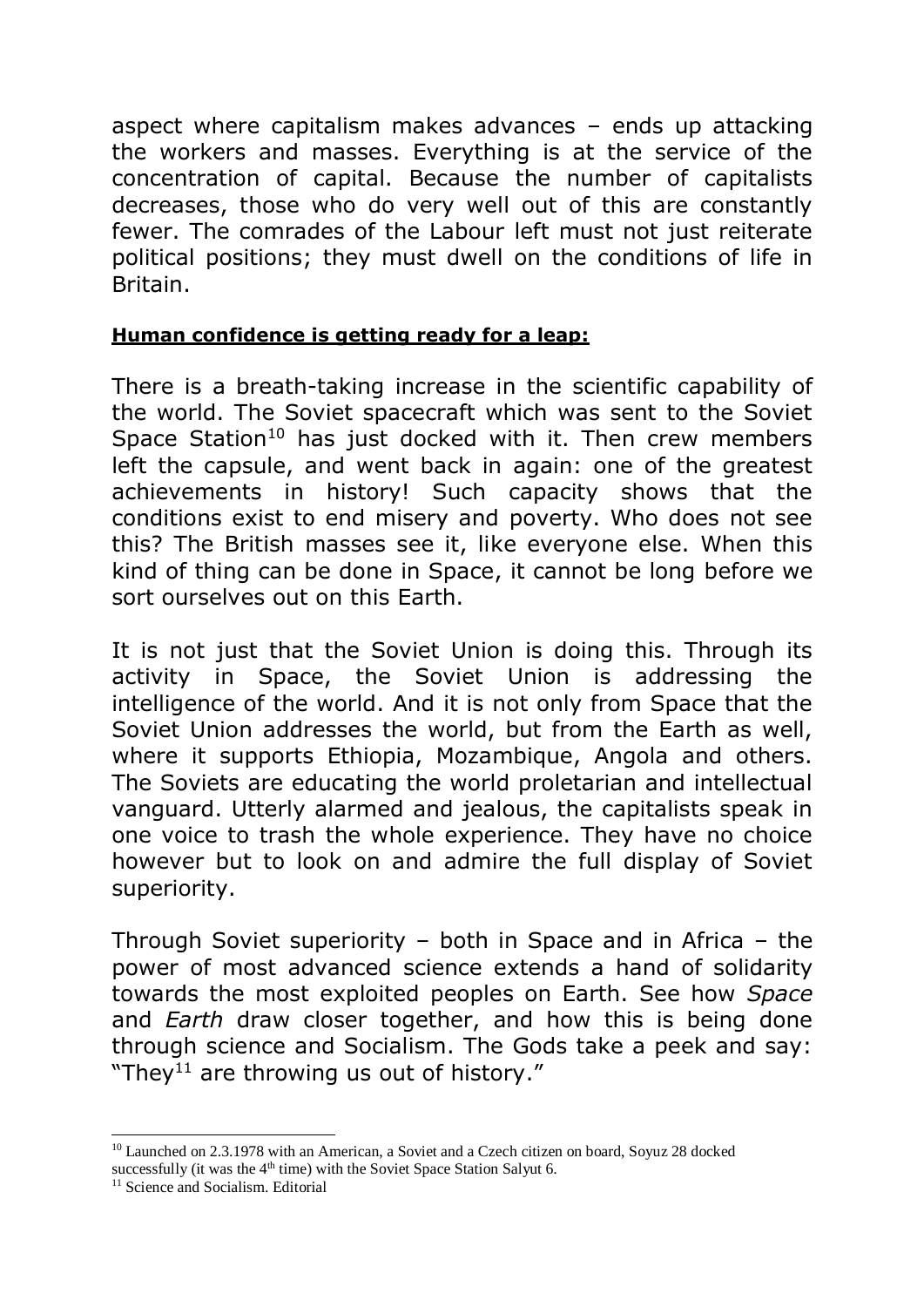### **In the Workers State, science serves the general good:**

The bureaucracy and the bourgeois leadership of the Labour Party are not stronger today than Stalin ever was. Stalin was the strongest of them all, and even he disappeared. If an entrenched Labour structure managed to persist in Britain, it is only because of the original strength of British imperialism and the erroneous policies of the Communist parties afterwards.

We do not despise the improvements brought to human life through capitalism and capitalist science  $-$  i.e. the science of the capitalists for the capitalists. We do not! We recognise the contributions and the advances made in the fields of knowledge and certain forms of social relations. Our concern is with the limits of those advances.

Just as the British capitalists built warships for capital accumulation, they killed the sheep in the fields to force the peasants into factories. And in the factories, they killed the children. Such things were already announcing the growing contradiction between capitalism and human life. More precisely, they were already announcing the historic antagonism between the continuation of capitalism and the progress of humanity. We have considered it our duty to understand this - why it happened and what it means for today.

Things have changed of course. There are Workers States now. The Workers State lays the foundations to make science serve the universal good. A Workers State that retreats from this stops being a Workers State. A Workers State exists when it makes science serve human dignity and the human relations. It has no choice in the matter.

There is no great tradition of Marxist life in Britain, and there is very little knowledge about Marxism. Insularity has been one of the most profound cultural sequels of British imperialism. It tended to stop ideas entering the country, and it effectively stopped the penetration of Marxism in the Labour Party.

Economic power is not everything. Germany was comparatively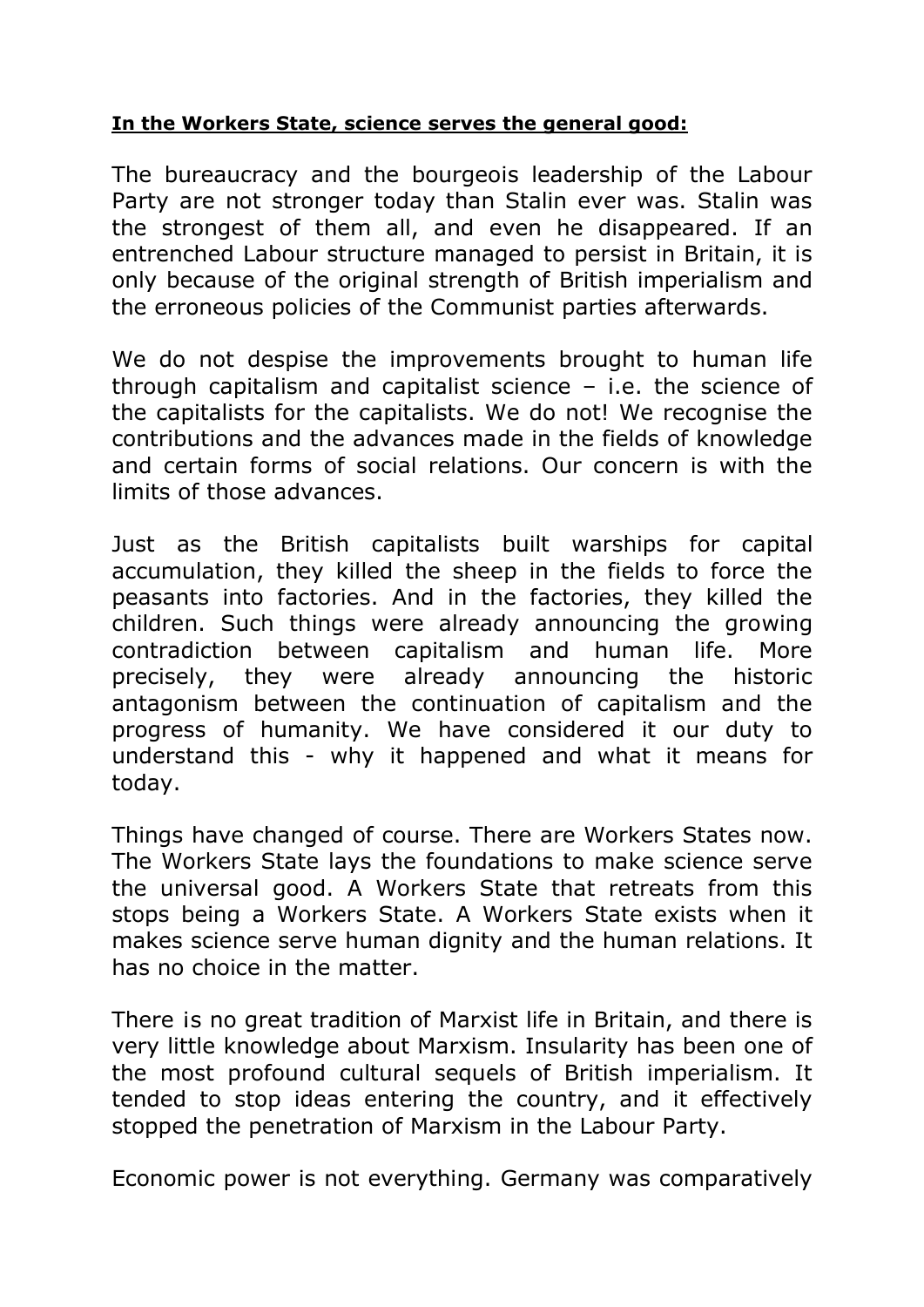more powerful than Britain in the 1930's. As related to this, it had a strong working class and the Communists and Socialists were half of the electorate. Hitler did not win through his own cunning. He won through the bestiality of Stalinism.<sup>12</sup> The limitations of the communist movement allowed Hitler to win, not any superiority on the part of Hitler!

#### **The bourgeois Labour apparatus has no future:**

As British imperialism goes on declining, the living conditions for the peoples of Britain can only get worse. It is true that Britain produces a lot of good scientists and receptive intellectuals who seek to understand. This creates conditions that will eventually favour the spread of Marxist analyses, activities and publications.

The pragmatism of British imperialism was originally comforted by the wealth which imperialism brought back from the world. This predation lasted overlong, due to the errors of Stalinism and its 'capitulationist' policies<sup>13</sup>. The policy of 'pacific coexistence' amounted to a permanent alliance between the Stalin's leadership and world capitalism. And this lasted until relatively recently, until the end of the 1950's.

However much he tried, however, Stalin failed to stop the overthrow of capitalism in 10 Eastern European countries during and after WW2. This overthrow took place in spite of him<sup>14</sup>. How did he continue in power after that? By masterminding frightful bureaucracies in those new Workers States! In alliance with centrists, he helped the creation of downright bourgeois leaderships in Czechoslovakia, Poland and Hungary. These were the leaderships of Stalin. They did not last long however because the masses of these new Workers States brought down these bourgeois leaders. In so doing, they showed two things: That they were *not agreed* with Stalin's policy of alliance with capitalism; and that they *only* got rid of these bourgeois types when it no longer endangered their

<sup>12</sup> Read Trotsky on Germany.

<sup>&</sup>lt;sup>13</sup> World conciliation with capitalism, opposition to revolutions, the elimination of the left Communists. Editorial.

<sup>&</sup>lt;sup>14</sup> It was the Red Army and the absolute determination of the Soviet masses that defeated Nazism and rolled back capitalism. Editorial.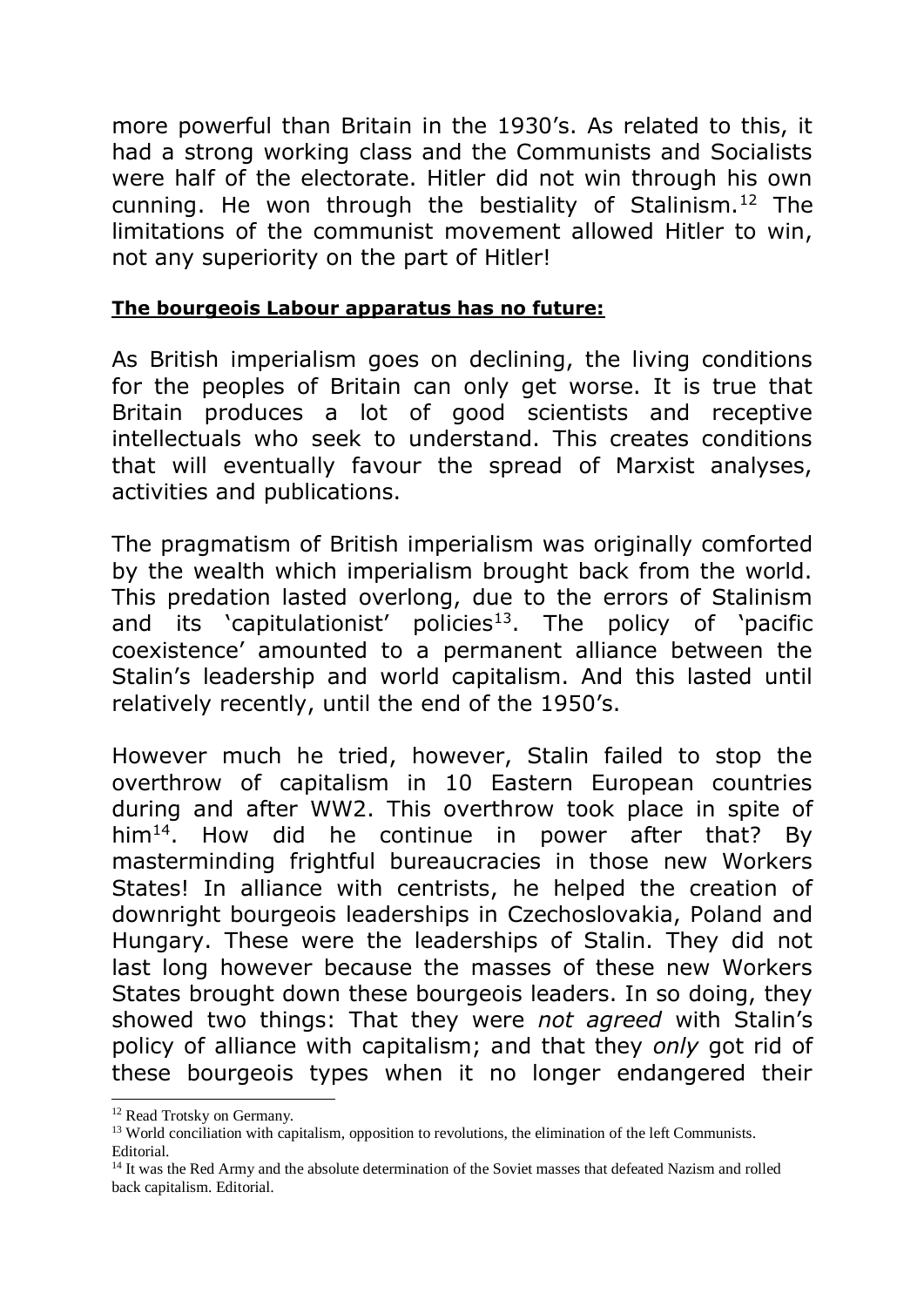Workers States. Later, the Rumanian masses did the same.

These are feats of the proletariat! How believe that it won't eventually get rid of the social-democratic and bourgeois leaderships in Germany and Britain? This will happen, never fear! We view our own task, and that of the Labour left, in light of this certainty. One has to learn how to wait, in an active sort of way, whilst helping the development of scientific thought in the Labour Party and the Trade Unions.

British capitalism is trapped within fewer and fewer options. To keep itself afloat, it will try everything to disorient the masses. And it will try to rest, as much as possible, on the bureaucratic apparatuses of the Labour Party and Trade Unions.

Note how a crisis explodes in the Labour Party every time an anti-capitalist tendency starts growing within it. Various left wing tendencies have formed there in the past, often with limitations. Their very appearance in the Labour Party made them anti-capitalist. It is true that none of them adopted a systematic anti-capitalist programme, but this cannot keep going for ever. German and British capitalism have no perspective of development.

# **The Labour left reflects the advance of the world:**

British imperialism carved up a base of support for itself in the Labour-and-Trade Union apparatus. Thanks to this, British imperialism managed to impose its imperialist priorities on British society and in the Labour Party.

The recent history of Britain shows how shaky this arrangement has become. Since 1945, there have been several anti-capitalist tendencies and programmes in the Labour Party. Most of these coincided with the rise of persistent and organised campaigns against British imperialism<sup>15</sup> in the British population. The last decades have seen regular mass mobilisations in Britain against the actions of British imperialism in the world.

<sup>-</sup><sup>15</sup> The Campaign for Nuclear Disarmament, CND for instance, started in 1957.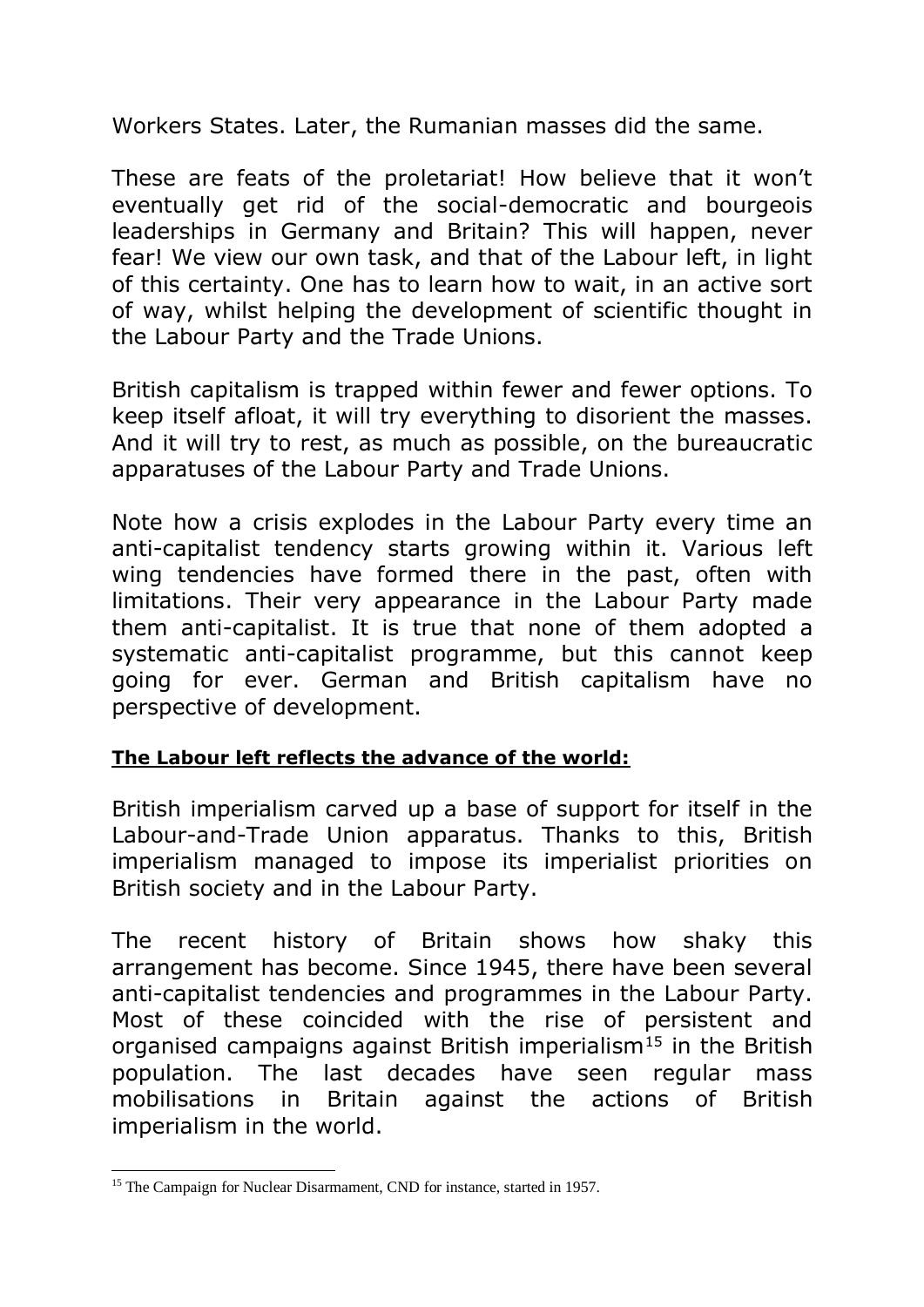The constant recurrence and development of left groups in the Labour Party is not fortuitous or circumstantial. It expresses the opinion of the population at any given time. As the British masses reject fairly constantly the role of British imperialism in the world, they stimulate the formation of anti-war and antiimperialist left wings in the Labour Party. These groups give some measure of the combative disposition of the population towards capitalism.

Not all the groups in the Labour left survive in the end. Some of them only survive by adapting to the Labour apparatus. Others become formed without representing the will of the masses – although this tends to apply more to the left groups outside the Labour Party. In Britain and in the world, the actions of the working class and masses go always much farther than the actions of groups.

What happens in Britain today (1978) cannot be separated from the continuing progress of Vietnam and Laos. One leader from Laos recently interviewed recalled that in 1930, Hô Chi Minh<sup>16</sup> had already raised the idea of the *Federation of Vietnam, Laos and Cambodia*. This interviewee explained how Vietnam had welcomed this idea, but not Cambodia. Today (1978) Cambodia is led by a reactionary camarilla closely resembling that of Stalin. Mind that we do not say that it is the same as Stalin's. It cannot be the same, but it is as bad as Stalin's - if not worse! What puts it on a par with Stalin, is the way it defends the social interests of a bureaucratic camarilla allied to capitalism. Like Stalin, it will do anything (like invading Vietnam) to stop the wind of revolution blowing towards it the unwanted idea of the *Federation of Vietnam, Laos and Cambodia*. Note that we<sup>17</sup> always upheld this idea, even when everyone around us gave it up. We wrote about it these last four years in constant reiteration that the progress of South-East Asia passes through a Federation.

The progress of Vietnam shakes the world's Communist parties,

<sup>&</sup>lt;sup>16</sup> Ho Chi Minh,1890-1969. Communist Revolutioanry leader and Prime Minister of the Dem. Rep. of Vietnam.

<sup>&</sup>lt;sup>17</sup> The Trotskyist-Posadist IV International. See: posadiststoday.com.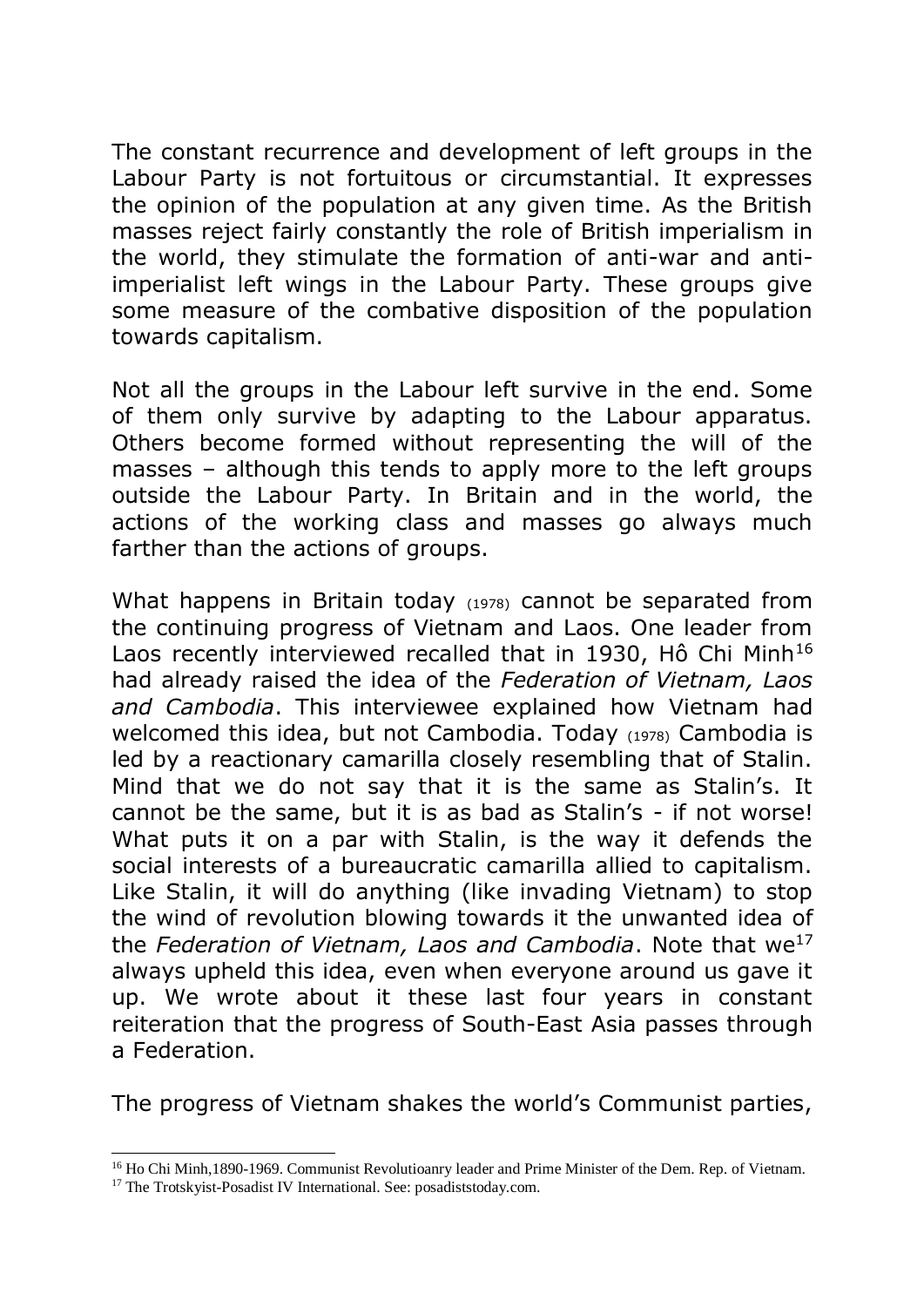the Communist Party<sup>18</sup> of Britain included. The latter does not understand its function in history because it has no notion of history. It behaves with the petulance and the pride of 'being communist' - and 'could everyone please join us'. History marches ahead and past such notions. The Soviet Workers State intervenes in support of revolutions in the world, and with positions that cause the Communists to reflect.<sup>19</sup> We recognise that the Communists have kept links with the working class in many countries, and in Britain itself. For this reason, we have made it our task to try and facilitate their rectification in the world Communist movement, and in Britain.

### **The grip of the Labour apparatus is temporary:**

For a whole historic period, and particularly after the 1926 General Strike, the Labour bureaucratic apparatus was strengthened by Stalin's policy of 'peaceful coexistence' with world capitalism. In many countries, the Communist parties sold out the strikes. In defence of their policies of conciliation with their national bourgeoisies, they launched campaigns to destroy the Trotskyists and the left-wing Communists. Less challenged and feeling vindicated, the apparatus of the Labour Party was reinforced. The perspective of creating Labour anticapitalist oppositions was put away and almost disappeared.

Following the 1948 Labour's achievements in Britain, the conditions for the systematic organisation of the Labour left were hit again, this time by the corruption and the disintegration of the Trotskyist movement. This took its toll in all the workers' organisations of the world, and not just in Britain. The right-wing workers' and Labour apparatuses found new opportunities to contain the working class and keep going. We are beginning to see the end of this process today, but things have changed since Trotsky. Everything he did and analysed is still valid, but his teachings have become only a part of the new interpretations to be made.

<sup>&</sup>lt;sup>18</sup> The author is likely to be referring to the CPGB (1920-1977) because the CPB was formed only a few months before this text was written. Editorial.

<sup>&</sup>lt;sup>19</sup> "The Soviets do this to gain support in the world masses, [and] to guard themselves against capitalist *overthrow*", J Posadas, Extract from an unpublished Addendum to this same text. Editorial.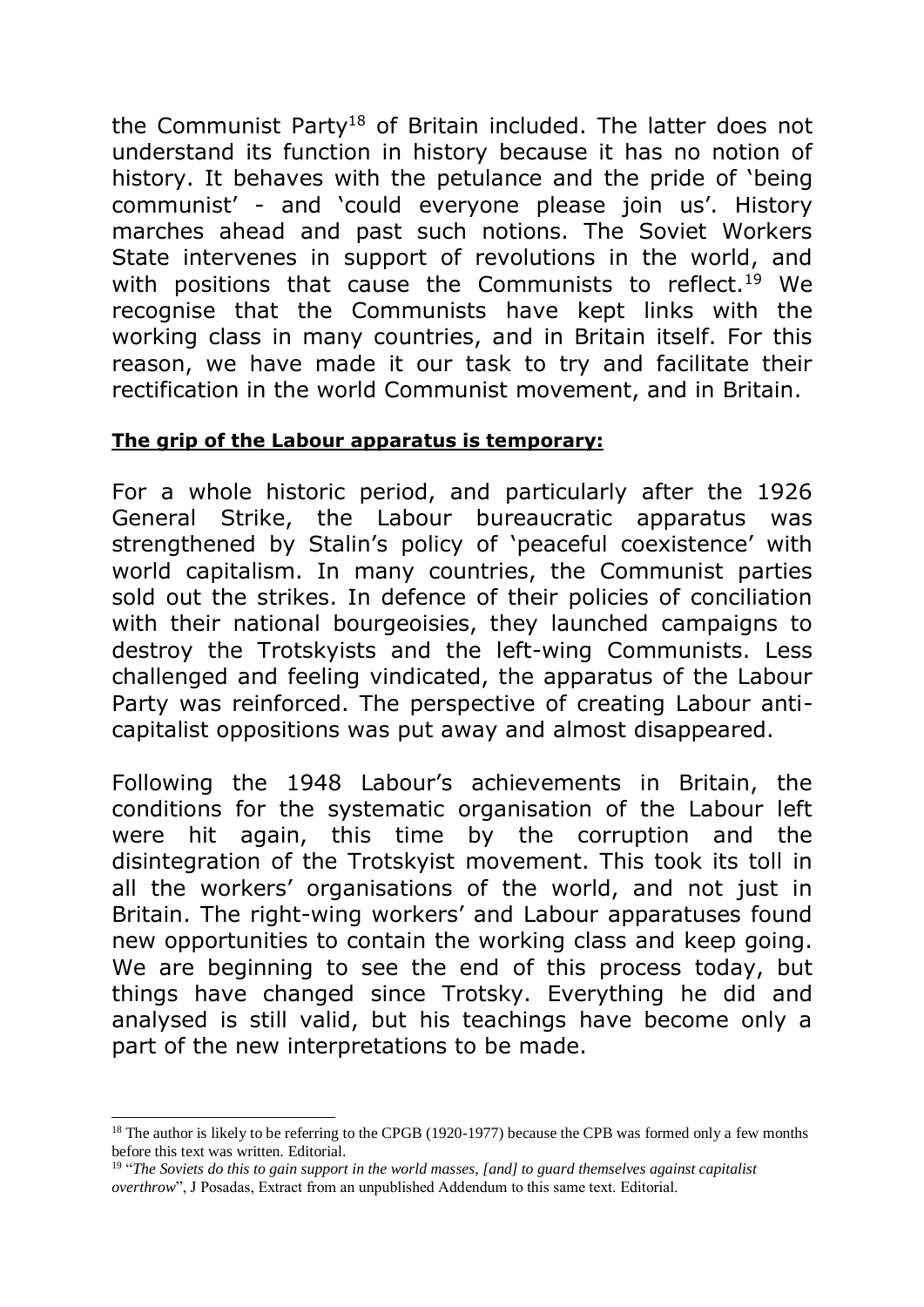About where Trotskyism is at today, here goes an example: Comrades of the group of Ted Grant denounce the Ethiopian army "for having invaded Ogaden". They call "for Ethiopia to be thrown out of Eritrea". But this is incorrect. The Ethiopian army entered Eritrea to liberate it, not to crush. 'Independence' and 'self-determination' cannot resolve the problems of Ogaden and Eritrea. The opposite is the case! Comrades must propose the unity of Ethiopia and Eritrea, so that a solution of selfdetermination can be found without the need to separate.

Trotsky's programme is not a recipe. Those who handle it need scientific preparation before application. The Ted Grant's comrades say that the Soviet Union is "a degenerated Workers State"; but this begs the question: What is a Workers State? What qualifications must it have? We see Workers States forming today in the most [economically] backward parts of the world<sup>20</sup>. Are they 'degenerated' Workers States, or are they Workers States starting? Comrades say that these States are born 'degenerated', but the old *degenerated Workers State* label does not explain the new processes. The definitions of the Grant's comrades in this matter have become vague and insecure; in this particular instance, they express the pressure they receive from the Labour petit bourgeois left. The comrades combine their positions with those in the Labour left. They still defend 'the 'Workers State' but they reject the nationalist revolutionary soldiers of Ethiopia.

#### **Production must be planned and Labour must make a start:**

Capitalism will not concede, and cannot concede the means of life to the masses. Compared with only a few years ago, the standard of living of the masses has declined in Britain. The environment is completely under attack, and not just in Britain, but in Germany, France and North America. In Britain, people of Pakistani and Indian origins live in bad conditions. The same goes for the working class. It is fundamental to demand that production is planned. For production to be planned, a whole

<sup>20</sup> In the 1970's, there were at least 9 *Revolutionary States* in the world: Bolivia, Libya, South Yemen, Mali, Ghana, Peru, Egypt, Congo, Tanzania. Perhaps Tanzania was a Workers State. In the 1970's also, there were at least 15 *Workers States*: USSR, China, Cuba, East Germany, North Vietnam, North Korea, Mongolia, Yugoslavia, Poland, Czechoslovakia, Rumania, Bulgaria, Hungary, Albania, Algeria.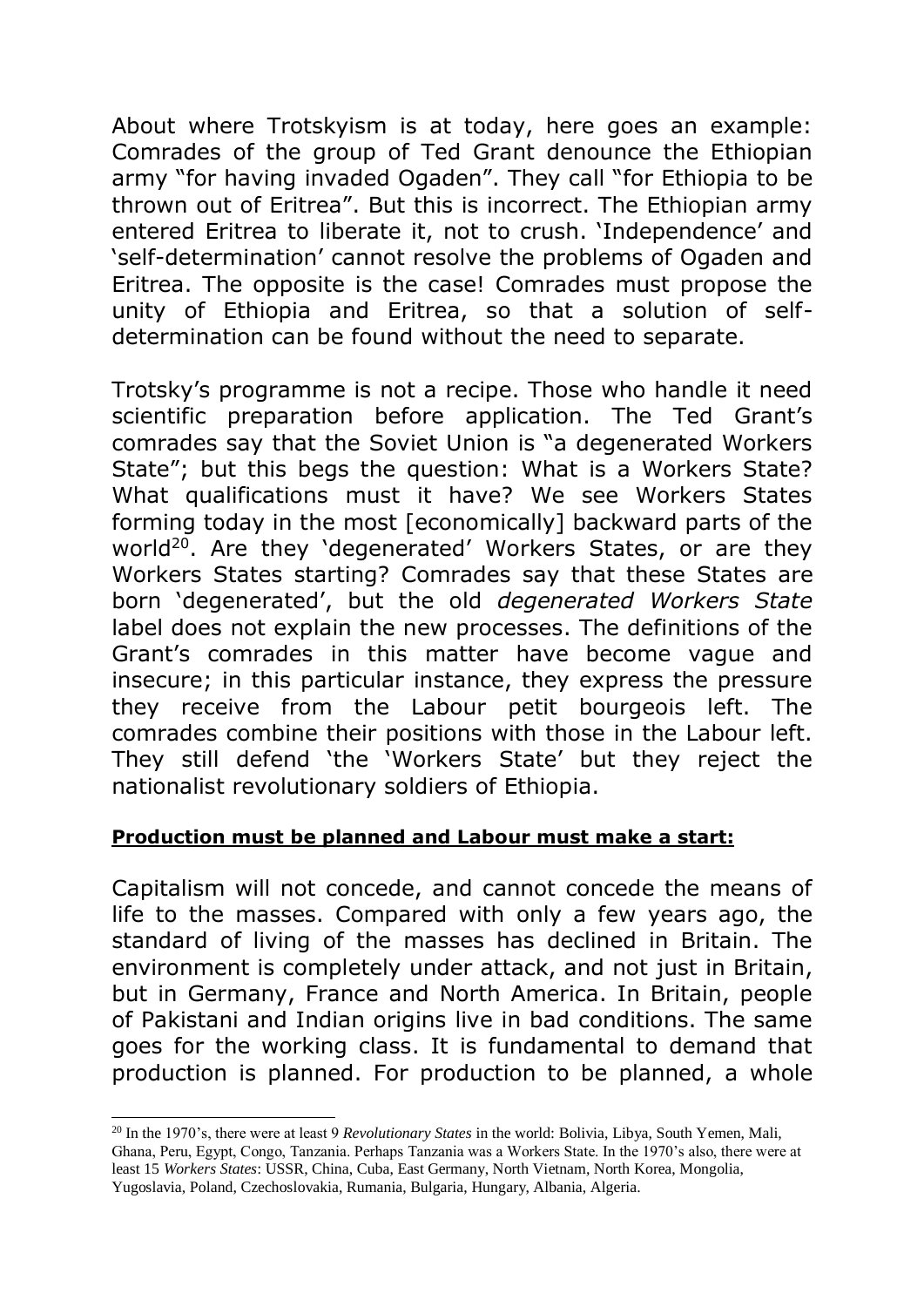series of measures must be taken. The task is to propose the programmes and the policies required, for production to be planned.

The present leadership in the Labour Party does not discuss nationalisation, and it does not want to hear of social transformation. To contain the workers and their demands, it makes promises and keeps repeating: 'Later, later!'. It pretends to listen, but it does nothing. This pretending cannot last. It is miles away from what history requires. Such leaders do not defend the interests of the British masses. Just like Stalin, and just like capitalism, they have no future. It is a question of time.

The British masses have the advantage of a hundred and sixty years of Trade Unionism<sup>21</sup> during which they never lost confidence in their determination to fight for human progress. The present anti-working class behaviour of the Labour Party's apparatus is not an expression of strength. World events and relations allowed the Labour leadership to keep the power which it has, but these events have been only transitory.

# **For life to continue, private property must disappear:**

The magnificent ships that came out of the British shipyards in the 1770's were technical masterpieces and even works of art, in some way. This kind of thing is not specific to Britain. Compare it with the Duomo<sup>22</sup> for instance, or the structural and architectural feats of the Persians and Turks. The Chinese civilisation too has contributed an enormous lot, although perhaps less than the Arabs who have been masters of construction, of harmony and of form.

As we saw in the *National Maritime Museum* in Greenwich, the way the British ships were constructed was highly accomplished and audacious. Only, what was the aim of that? The aim was to crush human progress somewhere in the world. In the end, this is an impotent aim. It makes imperialism impotent, and

 $\overline{a}$ 

<sup>&</sup>lt;sup>21</sup> Skilled workers started Trade Unions in the  $17<sup>th</sup>$  Century, preceded by the guilds of Feudal times.

<sup>&</sup>lt;sup>22</sup> The Duomo, in Florence, was built by Filipppo Brunelleschi in 1296. Florence became the cradle of the Renaissance in Italy.